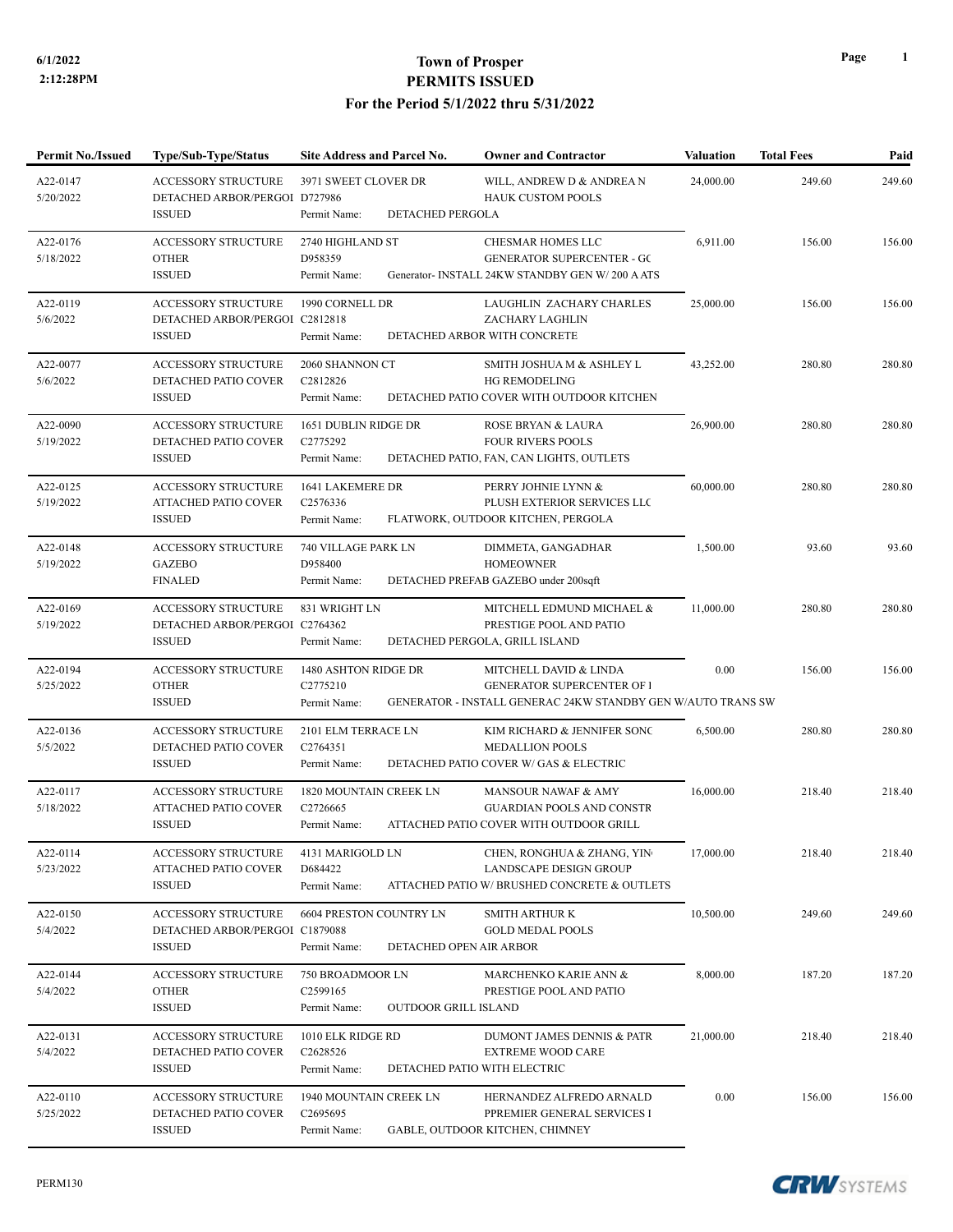**Permit No./Issued Type/Sub-Type/Status Site Address and Parcel No. Owner and Contractor Valuation Total Fees Paid**

| A22-0158<br>5/25/2022 | <b>ACCESSORY STRUCTURE</b><br>DETACHED ARBOR/PERGOI D649213<br><b>ISSUED</b> | 4500 DESERT WILLOW DR<br>DETACHED PERGOLA BUILD<br>Permit Name: | AMOS, ASHLEY & JONATHAN Z<br><b>HAILEY CUSTOM POOLS</b>                                               | 5,000.00     | 156.00 | 156.00 |
|-----------------------|------------------------------------------------------------------------------|-----------------------------------------------------------------|-------------------------------------------------------------------------------------------------------|--------------|--------|--------|
| A22-0184<br>5/25/2022 | <b>ACCESSORY STRUCTURE</b><br><b>OTHER</b>                                   | 3021 CREEKWOOD LN<br>C2702248                                   | LONG KAREN MACKANOS & WII<br><b>GENERATOR SUPERCENTER - EL</b>                                        | 6,911.00     | 156.00 | 156.00 |
|                       | <b>ISSUED</b>                                                                | Permit Name:                                                    | GENERATOR-INSTALL 24KW HOME STANDBY GEN W/200 A ATS CON GAS                                           |              |        |        |
| A22-0173<br>5/19/2022 | <b>ACCESSORY STRUCTURE</b><br>DETACHED PATIO COVER<br><b>ISSUED</b>          | 2210 LASSEN DR<br>C2802334<br>Permit Name:                      | MCDONALD CALVIN & BRITTAN<br>PRO PROJECTS OF TEXAS<br>DETACHED PATIO W/ELECTRICAL AND OUTDOOR KITCHEN | 0.00         | 312.00 | 312.00 |
| A22-0020              | <b>ACCESSORY STRUCTURE</b>                                                   | <b>621 WHITLEY PLACE DR</b>                                     | JOHNSON CLIFFORD ERIC &                                                                               | 1,526,000.00 | 374.40 | 374.40 |
| 5/2/2022              | DETACHED GARAGE                                                              | C2645744                                                        | HUNTINGTON REMODELING LLO                                                                             |              |        |        |
|                       | <b>ISSUED</b>                                                                | <b>DETACHED GARAGE</b><br>Permit Name:                          |                                                                                                       |              |        |        |
| A22-0142              | <b>ACCESSORY STRUCTURE</b>                                                   | 4811 LIBERTY DR                                                 | <b>TRADITION HOMES LLC</b>                                                                            | 7,000.00     | 156.00 | 156.00 |
| 5/11/2022             | <b>FIREPIT</b><br><b>ISSUED</b>                                              | D970576<br>Permit Name:<br><b>FIREPIT</b>                       | <b>HAUK CUSTOM POOLS</b>                                                                              |              |        |        |
| A22-0145              | <b>ACCESSORY STRUCTURE</b>                                                   | 711 ALTON DR                                                    | <b>LILLY FEELY</b>                                                                                    | 5,000.00     | 210.00 | 210.00 |
| 5/10/2022             | <b>FIREPIT</b>                                                               |                                                                 | RIVERBEND SANDLER POOLS                                                                               |              |        |        |
|                       | <b>ISSUED</b>                                                                | Permit Name:<br>FIRE PIT AND GRILL AREA                         |                                                                                                       |              |        |        |
| A22-0108              | ACCESSORY STRUCTURE                                                          | 2121 NORMANDY CIR                                               | CHANDANA SAIKUMAR & USHA                                                                              | 8,000.00     | 218.40 | 218.40 |
| 5/10/2022             | DETACHED PATIO COVER<br><b>ISSUED</b>                                        | C2766126<br>Permit Name:                                        | FENCE DECK AND PATIO INC<br>DETACHED PATIO COVER WITH FAN                                             |              |        |        |
| A22-0101              | <b>ACCESSORY STRUCTURE</b>                                                   | 1461 MIDDLETON LN                                               | KIZER KRISTOPHER & WENDY                                                                              | 5,000.00     | 218.40 | 218.40 |
| 5/10/2022             | <b>ATTACHED PATIO COVER</b>                                                  | C2768689                                                        | FENCE DECK AND PATIO INC                                                                              |              |        |        |
|                       | <b>ISSUED</b>                                                                | Permit Name:                                                    | ATTACHED PATIO COVER WITH CAN LIGHT AND FAN                                                           |              |        |        |
| A22-0095              | <b>ACCESSORY STRUCTURE</b>                                                   | 731 DRUMMOND DR                                                 | MUKHEJA, MOHIT & GRETCHEN                                                                             | 9,500.00     | 218.40 | 218.40 |
| 5/10/2022             | DETACHED PATIO COVER<br><b>ISSUED</b>                                        | D727966<br>Permit Name:<br>Detached gable patio cover           | LANDSCAPE DESIGN GROUP                                                                                |              |        |        |
| A22-0093              | <b>ACCESSORY STRUCTURE</b>                                                   | 180 GODSTONE LN                                                 | <b>SCHAEFER MICHAEL S &amp; TIFFAN</b>                                                                | 4,500.00     | 218.40 | 218.40 |
| 5/10/2022             | DETACHED PATIO COVER                                                         | C2768712                                                        | FENCE DECK AND PATIO INC                                                                              |              |        |        |
|                       | <b>ISSUED</b>                                                                | Permit Name:                                                    | DETATCHED PATIO COVER WITH FAN                                                                        |              |        |        |
| A21-0265              | <b>ACCESSORY STRUCTURE</b>                                                   | 1801 GENTLE WAY                                                 | <b>WHATLEY BRYAN &amp;</b>                                                                            | 250,000.00   | 478.00 | 468.00 |
| 5/16/2022             | <b>GUEST HOUSE</b><br><b>ISSUED</b>                                          | C2069028<br>Permit Name:                                        | <b>GLADIATOR CONSTRUCTION &amp; I</b><br><b>GUEST HOUSE - NEW CONSTRUCTION</b>                        |              |        |        |
| A22-0162              | <b>ACCESSORY STRUCTURE</b>                                                   | 811 HAWK WOOD LN                                                | LEWIS JANET LOUISE                                                                                    | 3,000.00     | 156.00 | 156.00 |
| 5/18/2022             | <b>OTHER</b>                                                                 | C2764306                                                        | PREMIER GENERATORS OF TEXA                                                                            |              |        |        |
|                       | <b>FINALED</b>                                                               | Permit Name:                                                    | GENERATOR -INSTALL 24kw GENERAC GENERATOR & 200a AUTO TRANSF                                          |              |        |        |
| A22-0170              | ACCESSORY STRUCTURE                                                          | 4610 SUMMERVILLE LN<br>D970544                                  | <b>BELCLAIRE HOMES, LLC</b>                                                                           | 20,000.00    | 280.80 | 280.80 |
| 5/16/2022             | DETACHED PATIO COVER<br><b>ISSUED</b>                                        | Permit Name:                                                    | <b>GOLD MEDAL POOLS</b><br>DETACHED PATIO COVER WITH OUTDOOR GRILL                                    |              |        |        |
| A22-0152              | ACCESSORY STRUCTURE                                                          | 621 BERKSHIRE DR                                                | CHAUVET PIERRE M & ARIETE M                                                                           | 15,000.00    | 187.20 | 187.20 |
| 5/18/2022             | DETACHED PATIO COVER                                                         | C <sub>2701466</sub>                                            | <b>CHAUVET PIERRE M &amp; ARIETE M</b>                                                                |              |        |        |
|                       | <b>ISSUED</b>                                                                | Permit Name:                                                    | DETACHED PATIO W/KITCHEN, FIREPLACE                                                                   |              |        |        |
| A22-0160              | <b>ACCESSORY STRUCTURE</b>                                                   | 1421 GENTLE WAY                                                 | <b>BURNS JEFFREY &amp; JULIA</b>                                                                      | 7,000.00     | 124.80 | 124.80 |
| 5/9/2022              | <b>OTHER</b><br><b>ISSUED</b>                                                | C2139770<br>Permit Name:                                        | PREMIER GRILLING LLC<br>STONE WATER FEATURE REAR OF POOL                                              |              |        |        |
| A22-0153              | ACCESSORY STRUCTURE                                                          | 600 GLEN CANYON                                                 | KREMER JARED & VANESSA REN                                                                            | 11,500.00    | 280.80 | 280.80 |
| 5/9/2022              | DETACHED PATIO COVER                                                         | C2718989                                                        | FENCE DECK AND PATIO INC                                                                              |              |        |        |
|                       | <b>ISSUED</b>                                                                | DETACHED PATIO W/FAN<br>Permit Name:                            |                                                                                                       |              |        |        |

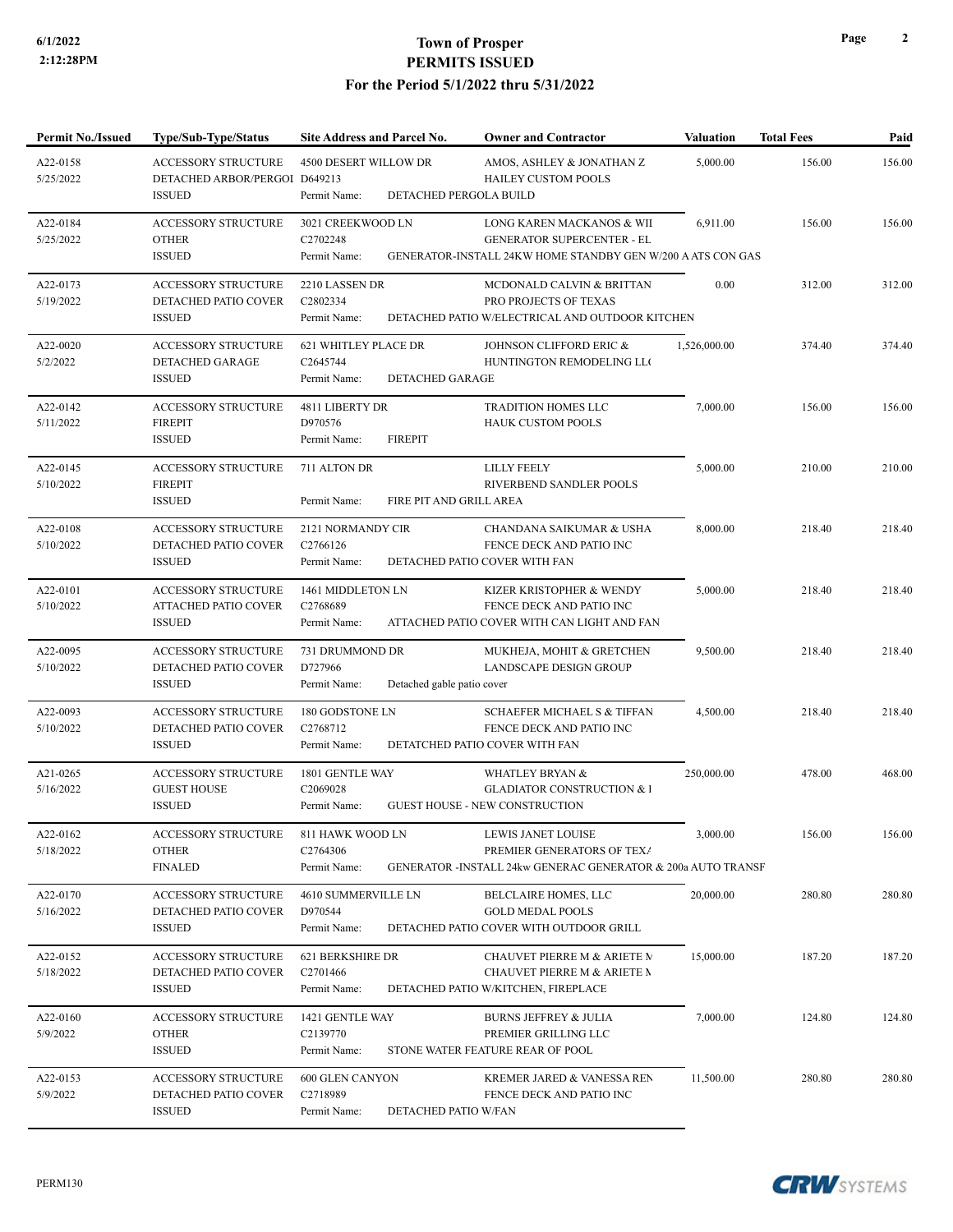| <b>Permit No./Issued</b> | Type/Sub-Type/Status                                                          | Site Address and Parcel No.                                                   | <b>Owner and Contractor</b>                                                                                            | <b>Valuation</b> | <b>Total Fees</b> | Paid   |
|--------------------------|-------------------------------------------------------------------------------|-------------------------------------------------------------------------------|------------------------------------------------------------------------------------------------------------------------|------------------|-------------------|--------|
| A22-0146<br>5/17/2022    | <b>ACCESSORY STRUCTURE</b><br><b>FIREPIT</b><br><b>ISSUED</b>                 | 4181 FREEMAN WAY<br>D959717<br>FIRE PIT AND GRILL AREA                        | AMERICAN LEGEND HOMES LLC<br>RIVERBEND SANDLER POOLS                                                                   | 5,000.00         | 210.00            | 210.00 |
| A22-0171<br>5/17/2022    | <b>ACCESSORY STRUCTURE</b><br><b>ATTACHED PATIO COVER</b><br><b>ISSUED</b>    | Permit Name:<br>850 WOODVIEW DR<br>C2553520<br>Permit Name:                   | STAGNER MARVIN D & LINDA H<br>DECATHLON CONSTRUCTION<br>attached patio with matching shingles                          | 4,000.00         | 156.00            | 156.00 |
| A22-0172<br>5/17/2022    | <b>ACCESSORY STRUCTURE</b><br><b>OTHER</b><br><b>ISSUED</b>                   | 2151 LONGMONT LN<br>C2764426<br>Permit Name:                                  | <b>SCOTT JORDAN &amp; LINDSEY</b><br><b>MALU'S LANDSCAPE</b><br><b>OUTDOOR KITCHEN, GAS EXISTS</b>                     | 7,060.00         | 124.80            | 124.80 |
| A22-0166<br>5/6/2022     | <b>ACCESSORY STRUCTURE</b><br><b>OTHER</b><br><b>ISSUED</b>                   | 1301 STONY TRL<br>C2802291<br>Permit Name:                                    | <b>SWINGLE LARRY</b><br>GENERATOR SUPERCENTER OF I<br>Generator- Install Generac 24kW standby GEN w/Auto Trns Swit     | 0.00             | 156.00            | 156.00 |
| A22-0128<br>5/6/2022     | <b>ACCESSORY STRUCTURE</b><br>DETACHED PATIO COVER<br><b>ISSUED</b>           | 750 COLUMBIA DR<br>C2697946<br>Permit Name:<br><b>OUTDOOR KITCHEN</b>         | <b>COLLINS DEAN &amp; CATHERINE</b><br>HUNTINGTON REMODELING LLO                                                       | 0.00             | 280.80            | 280.80 |
| A22-0089<br>5/20/2022    | ACCESSORY STRUCTURE<br>DETACHED ARBOR/PERGOI C2760818<br><b>ISSUED</b>        | 1811 NEWPARK WAY<br>Permit Name:                                              | MILLER DANIEL & TAMMY<br><b>FOUR RIVERS POOLS</b><br>DETACHED PATIO, FAN, CAN LIGHTS, OUTLETS                          | 13,600.00        | 218.40            | 218.40 |
| A22-0151<br>5/16/2022    | ACCESSORY STRUCTURE<br><b>ATTACHED PATIO COVER</b><br><b>ISSUED</b>           | 1140 NORFOLK DR<br>C2645140<br>Permit Name:                                   | WHITLATCH WILLIAM LEON JR ¿<br>NIMBUS GENERAL CONTRACTO!<br>ATTACHED CEDAR PATIO COVER                                 | 10,000.00        | 124.80            | 124.80 |
| A22-0155<br>5/3/2022     | <b>ACCESSORY STRUCTURE</b><br><b>ISSUED</b>                                   | 3810 PEPPER GRASS LN<br>D749345<br>Permit Name:                               | AMERICAN LEGEND HOMES LLC<br><b>COLLABORATIVE GENERATORS</b><br>Generator- Install whole home backup Generac Generator | 0.00             | 156.00            | 156.00 |
| A22-0129<br>5/3/2022     | <b>ACCESSORY STRUCTURE</b><br><b>ATTACHED PATIO COVER</b><br><b>ISSUED</b>    | 1561 HAVENBROOK LN<br>C2692921<br>Permit Name:<br><b>ATTACHED PATIO COVER</b> | <b>BODKIN SEAN D &amp; RYAN</b><br>RANEY & COMPANY LLC                                                                 | 19,000.00        | 218.40            | 218.40 |
| A22-0137<br>5/3/2022     | <b>ACCESSORY STRUCTURE</b><br>DETACHED PATIO COVER<br><b>ISSUED</b>           | 4351 HONEYVINE LN<br>D656920<br>Permit Name:                                  | LEE, MICHAEL E & LINDSAY D<br>FALLAS LANDSCAPE LTD<br>DETACHED PATIO, BATHROOM, GRILL ISLAND                           | 74,000.00        | 280.80            | 280.80 |
| A22-0156<br>5/5/2022     | <b>ACCESSORY STRUCTURE</b><br>ATTACHED PATIO COVER<br><b>ISSUED</b>           | 2110 LASSEN DR<br>C2802322<br>Permit Name:                                    | YADAV AMIT & AMRUTA<br>MEDALLION POOLS<br>ATTACHED SHINGLE STRUCTURE W/BBQ ISLAND, ELECT, GAS                          | 10,000.00        | 343.20            | 343.20 |
| A22-0112<br>5/3/2022     | ACCESSORY STRUCTURE<br>ATTACHED PATIO COVER<br><b>ISSUED</b>                  | 2121 LONGMONT LN<br>C2764429<br>Permit Name:                                  | CAMP WESLEY M<br><b>FALLAS LANDSCAPE LTD</b><br>ATTACHED PATIO WITH SHADE ARBOR, ELECTRICAL                            | 14,000.00        | 218.40            | 218.40 |
| A22-0183<br>5/26/2022    | <b>ACCESSORY STRUCTURE</b><br><b>OTHER</b><br><b>ISSUED</b>                   | 1811 LAKEFRONT DR<br>C2775230<br>Generator Installation<br>Permit Name:       | VAUGHN DERRICK DEUNTRA & J<br>ACTION PRO SERVICES- GC                                                                  | 5,000.00         | 124.80            | 124.80 |
| A22-0132<br>5/27/2022    | <b>ACCESSORY STRUCTURE</b><br><b>FIREPIT</b><br><b>ISSUED</b>                 | 2920 GENTLE CREEK TRL<br>C2702216<br>Permit Name:                             | BELL JERYL L SR & LORI A<br>SOUTHERNWIND POOLS INC<br>INSTALL FIREPIT WITH GAS LINE                                    | 1,800.00         | 156.00            | 156.00 |
| A22-0185<br>5/27/2022    | <b>ACCESSORY STRUCTURE</b><br>DETACHED ARBOR/PERGOI C2800327<br><b>ISSUED</b> | 1671 DEERWOOD LN<br>Permit Name:<br>DETACHED PERGOLA, BBQ                     | <b>LISBOA EDWIN</b><br>VENTURE CUSTOM POOLS                                                                            | 22,202.00        | 280.80            | 280.80 |
| A22-0188<br>5/27/2022    | ACCESSORY STRUCTURE<br>ATTACHED PATIO COVER<br><b>ISSUED</b>                  | 540 DARIAN DR<br>C2701294<br>Permit Name:                                     | <b>CHEUNG EDWARD</b><br><b>EXTREME WOOD CARE</b><br>ATTACHED PATIO WITH ELECTRIC                                       | 25,000.00        | 187.20            | 187.20 |

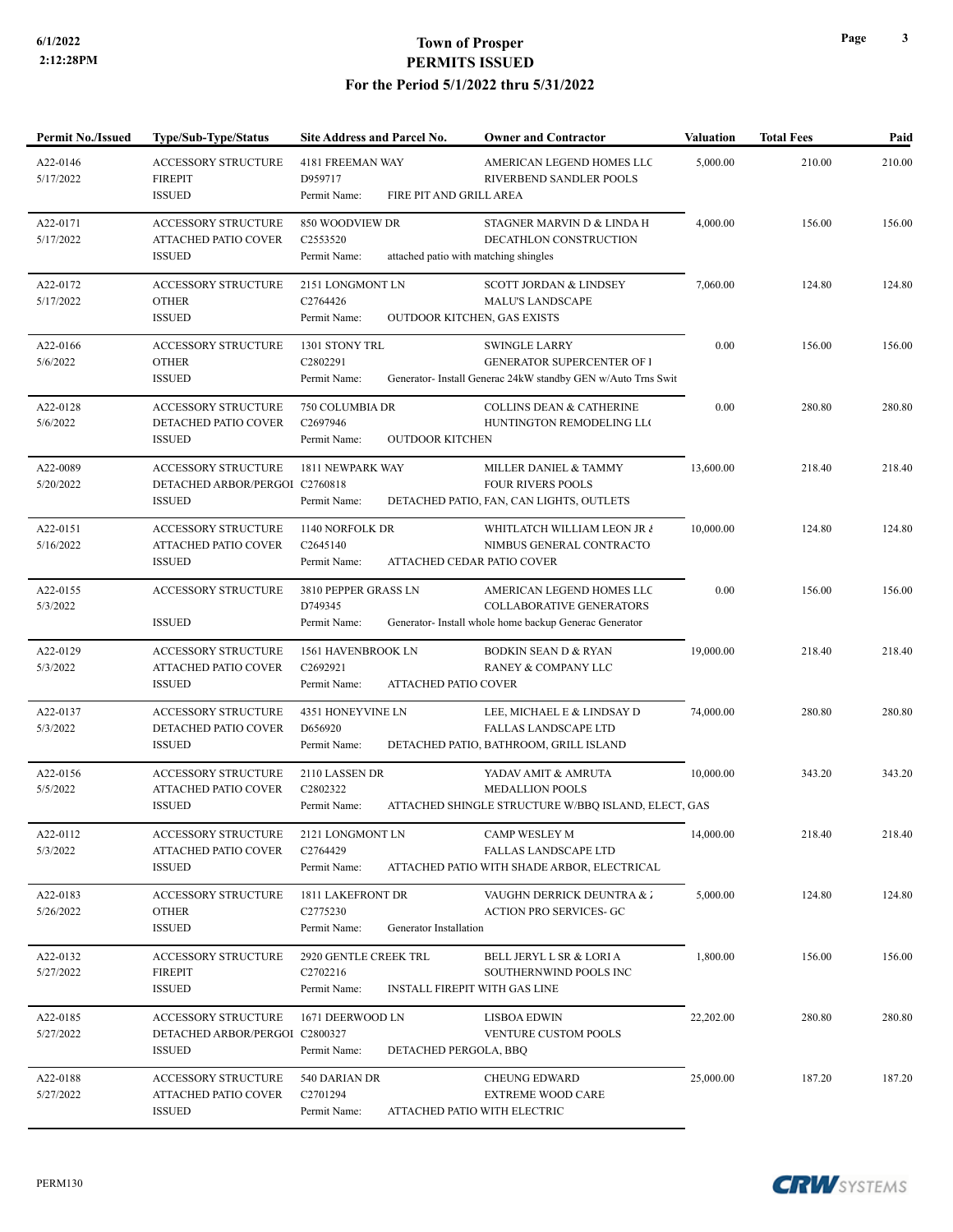| Permit No./Issued       | Type/Sub-Type/Status                                                | Site Address and Parcel No.                                                            | <b>Owner and Contractor</b>                                                                                 | <b>Valuation</b> | <b>Total Fees</b> | Paid      |
|-------------------------|---------------------------------------------------------------------|----------------------------------------------------------------------------------------|-------------------------------------------------------------------------------------------------------------|------------------|-------------------|-----------|
| A22-0143<br>5/3/2022    | <b>ACCESSORY STRUCTURE</b><br><b>OTHER</b><br><b>ISSUED</b>         | 4811 LIBERTY DR<br>D970576<br><b>OUTDOOR GRILL AREA</b><br>Permit Name:                | <b>TRADITION HOMES LLC</b><br><b>HAUK CUSTOM POOLS</b>                                                      | 7,000.00         | 187.20            | 187.20    |
| A22-0111<br>5/3/2022    | <b>ACCESSORY STRUCTURE</b><br>DETACHED PATIO COVER<br><b>ISSUED</b> | 2121 LONGMONT LN<br>C2764429<br>Permit Name:                                           | CAMP WESLEY M<br><b>FALLAS LANDSCAPE LTD</b><br>DETACHED PATIO W/GAS GRILL, LIGHTS, FAN                     | 33,000.00        | 280.80            | 280.80    |
| CO22-0055<br>5/31/2022  | CERT OF OCCUPANCY<br><b>RETAIL</b><br><b>ISSUED</b>                 | 900 S PRESTON RD SUITE 50<br>C2806275<br>Permit Name:                                  | GOP#2 LLC<br><b>AMERITEK LLC</b><br>THE UPS STORE dba KAMILE AND TIA ENTERPRISES LLC                        | 0.00             | 52.00             | 52.00     |
| CO22-0053<br>5/19/2022  | CERT OF OCCUPANCY<br><b>RETAIL</b><br><b>ISSUED</b>                 | 1090 N COIT RD SUITE 20<br>C2647973<br><b>BOARD AND BRUSH</b><br>Permit Name:          | MAT MANAGEMENT SERVICES L<br>HRC CONSTRUCTION, LLC                                                          | 0.00             | 52.00             | 52.00     |
| CO22-0049<br>5/13/2022  | CERT OF OCCUPANCY<br><b>NEW</b><br><b>FINALED</b>                   | 700 INDUSTRY WAY SUITE 40<br>C2769342<br>Permit Name:<br><b>BUILT 4 IT ATHLETICS</b>   | CROSSLAND TEXAS INDUSTRIAI<br>CROSSLAND CONSTRUCTION CO                                                     | 0.00             | 52.00             | 52.00     |
| CO22-0046<br>5/5/2022   | CERT OF OCCUPANCY<br><b>OFFICE</b><br><b>FINALED</b>                | 206 S COLEMAN ST<br>C961105<br>Permit Name:<br><b>REGEN PILATES</b>                    | <b>BBG INVESTMENTS INC</b><br><b>BROWN &amp; GRIFFIN</b>                                                    | 0.00             | 52.00             | 52.00     |
| CO22-0052<br>5/27/2022  | CERT OF OCCUPANCY<br><b>RETAIL</b><br><b>ISSUED</b>                 | 2361 E UNIVERSITY DR SUITE 80<br>C2811795<br><b>ITECHFIX</b><br>Permit Name:           | SHOPS AT THREE EIGHTY LLC                                                                                   | 0.00             | 52.00             | 52.00     |
| CO22-0050<br>5/12/2022  | CERT OF OCCUPANCY<br><b>OTHER</b><br><b>FINALED</b>                 | 170 N PRESTON RD SUITE 50<br>C2629149<br>Permit Name:                                  | PRESTON DEVELOPMENT LTD<br><b>BGP GROUP</b><br>FUNCTIONAL HEALTH CENTERS OF PROSPER                         | 0.00             | 52.00             | 52.00     |
| CO22-0051<br>5/13/2022  | CERT OF OCCUPANCY<br><b>NEW</b><br><b>ISSUED</b>                    | 731 INDUSTRY WAY<br>C2817082<br>Permit Name:                                           | CROSSLAND TEXAS INDUSTRIAI<br>CROSSLAND CONSTRUCTION CO<br>CROSSLAND CONSTRUCTION COMPANY                   | 0.00             | 52.00             | 52.00     |
| COM22-0024<br>5/24/2022 | <b>COMMERCIAL BUILDING</b><br><b>REMODEL</b><br><b>ISSUED</b>       | 4261 E UNIVERSITY DR SUITE 10<br>C2723735<br>Permit Name:                              | ROSEBRIAR PROSPER PLAZA LP<br>GC LEGACY CONSTRUCTION<br><b>INTERIOR REMODEL OF STARBUCKS</b>                | 176, 187. 76     | 1,644.95          | 1,644.95  |
| COM22-0037<br>5/10/2022 | COMMERCIAL BUILDING<br><b>REMODEL</b><br><b>ISSUED</b>              | 731 INDUSTRY WAY<br>C2817082<br>Permit Name:                                           | CROSSLAND TEXAS INDUSTRIAI<br>CROSSLAND CONSTRUCTION CO<br><b>CROSSLAND - INTERIOR REMODEL</b>              | 35,425.00        | 610.78            | 610.78    |
| COM21-0042<br>5/26/2022 | COMMERCIAL BUILDING<br><b>NEW</b><br><b>ISSUED</b>                  | 291 S PRESTON RD BLDG 1<br>Permit Name:                                                | SHB DEVELOPMENT, LLC<br>PROSPER TOWN CENTER BLDG 1                                                          | 803,854.69       | 62,759.26         | 62,759.26 |
| CT22-0009<br>5/19/2022  | CONSTRUCTION SALES T<br>COMMERCIAL<br><b>ISSUED</b>                 | 4260 E FIRST ST<br>Permit Name:                                                        | RESPONSIVE EDUCATION SOLUT<br>HENTHORN COMMERCIAL CONS<br>FOUNDERS CLASSICAL ACADEMY - CONSTRUCTION TRAILER | 0.00             | 83.20             | 83.20     |
| CT22-0010<br>5/31/2022  | <b>CONSTRUCTION SALES T</b><br><b>RESIDENTIAL</b><br><b>ISSUED</b>  | 150 POMONA DR<br>Permit Name:                                                          | <b>INTEGRITY RETIREMENT GROUI</b><br><b>INTEGRITY RETIREMENT GROUI</b><br>LADERA PROSPER SALES TRAILER      | 10,000.00        | 83.20             | 83.20     |
| DEMO22-0011<br>5/3/2022 | <b>DEMOLITION</b><br>COMMERCIAL<br><b>FINALED</b>                   | 170 N PRESTON RD Suite 50<br>C2629149<br>Demo Wall, carpet<br>Permit Name:             | PRESTON DEVELOPMENT LTD<br><b>BGP GROUP</b>                                                                 | 0.00             | 20.80             | 20.80     |
| E22-0088<br>5/23/2022   | <b>ELECTRIC</b><br>RESIDENTIAL<br><b>ISSUED</b>                     | 4210 PINE NEEDLE CT<br>C2672709<br>Permit Name:<br>Solar - 20kw Grid Tie Solar Install | MCNULTY MICHAEL J & SUSAN I<br><b>HOMEOWNER</b>                                                             | $0.00\,$         | 120.00            | 120.00    |

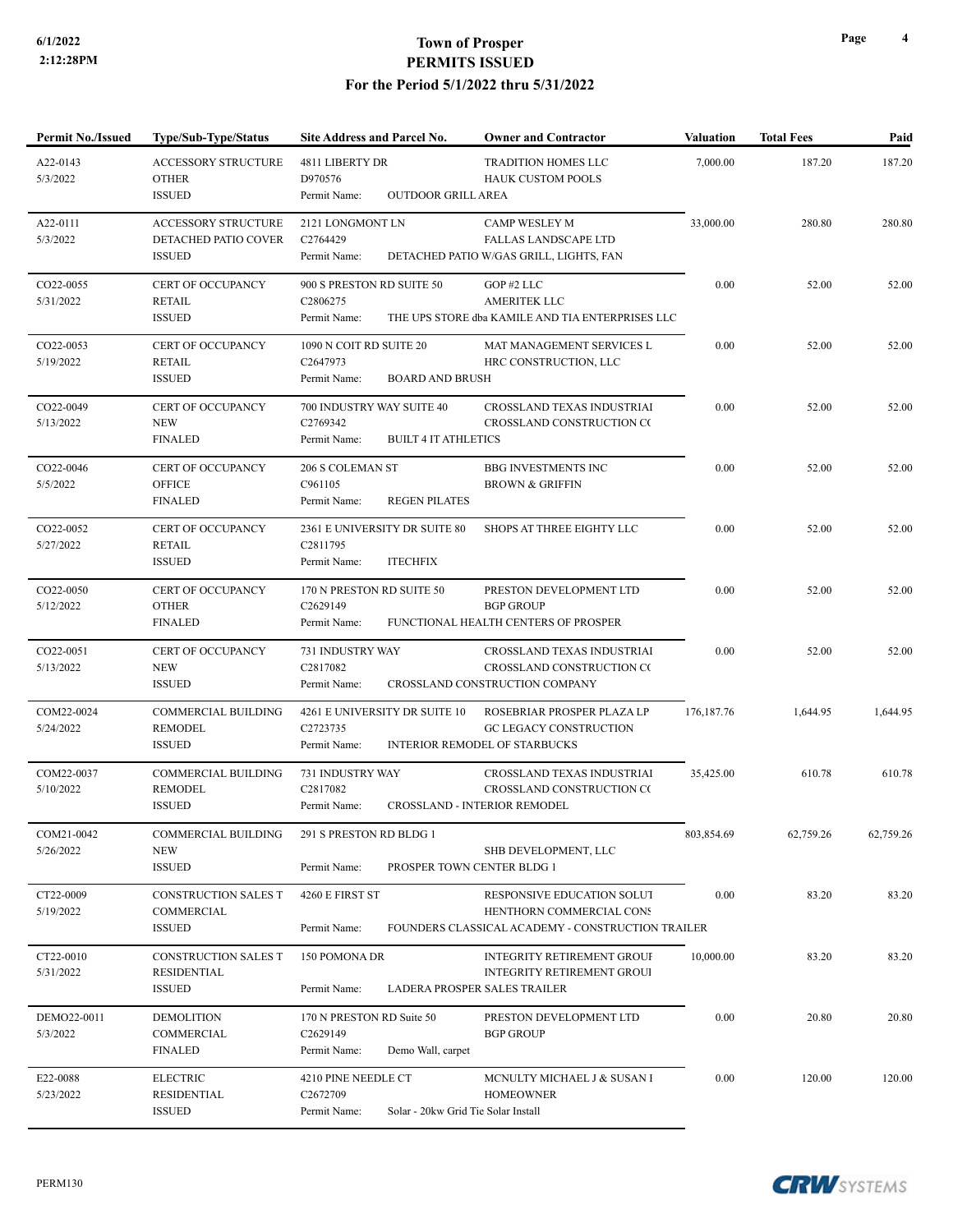| <b>Permit No./Issued</b> | Type/Sub-Type/Status                                   | Site Address and Parcel No.                       | <b>Owner and Contractor</b>                                                                             | <b>Valuation</b> | <b>Total Fees</b> | Paid   |
|--------------------------|--------------------------------------------------------|---------------------------------------------------|---------------------------------------------------------------------------------------------------------|------------------|-------------------|--------|
| E22-0094<br>5/23/2022    | <b>ELECTRIC</b><br><b>RESIDENTIAL</b>                  | 2411 CANARY GRASS LN<br>C2758447                  | MATHEW SHERINE & ANISH OMI<br>TESLA ENERGY OPERATIONS-GC                                                | 0.00             | 124.80            | 124.80 |
|                          | <b>ISSUED</b>                                          | Permit Name:                                      | SOLAR- INSTALL ROOF MOUNTED SOLAR & ENERGY STORAGE                                                      |                  |                   |        |
| E22-0076<br>5/9/2022     | <b>ELECTRIC</b><br><b>RESIDENTIAL</b><br><b>ISSUED</b> | 870 MOUNTAIN LAUREL DR<br>D684463<br>Permit Name: | GUNGU, SANDEEP KUMAR & DE<br>TESLA ENERGY OPERATIONS-GC<br>SOLAR - INSTALL ROOF MOUNTED PV SOLAR SYSTEM | 16,992.00        | 124.80            | 124.80 |
|                          |                                                        |                                                   |                                                                                                         |                  |                   |        |
| E22-0089                 | <b>ELECTRIC</b>                                        | 4640 CROSSVINE DR                                 | ROSE, DANIEL & RACHEL                                                                                   | 14,000.00        | 124.80            | 124.80 |
| 5/20/2022                | <b>RESIDENTIAL</b><br><b>FINALED</b>                   | D649104<br>Permit Name:                           | TESLA ENERGY OPERATIONS-GC<br>INSTALL ENERGY STORAGE SYSTEM ONLY -SOLAR IS PREEXISTING                  |                  |                   |        |
| E22-0084                 | <b>ELECTRIC</b>                                        | <b>680 SUNDANCE CT</b>                            | ALMEIDA VICTOR E &                                                                                      | 2,000.00         | 62.40             | 62.40  |
| 5/17/2022                | <b>RESIDENTIAL</b>                                     | C2599203                                          | FM ELECTRIC                                                                                             |                  |                   |        |
|                          | <b>ISSUED</b>                                          | Permit Name:                                      | ADD 2 TESLA PLUGS IN GARAGE                                                                             |                  |                   |        |
| E22-0080                 | <b>ELECTRIC</b>                                        | 1520 ASHTON RIDGE DR                              | <b>BLOOMFIELD HOMES LP</b>                                                                              | 17,680.00        | 124.80            | 124.80 |
| 5/26/2022                | <b>RESIDENTIAL</b>                                     | C2775212                                          | <b>GREEN LIGHT SOLAR - GC</b>                                                                           |                  |                   |        |
|                          | <b>ISSUED</b>                                          | Permit Name:                                      | SOLAR- INSTALL SOLAR PANELS ON ROOF                                                                     |                  |                   |        |
| E22-0097                 | <b>ELECTRIC</b>                                        | 2381 CANARY GRASS LN                              | VUDUTHA JANARDHAN & AVAN'                                                                               | 37,018.08        | 124.80            | 124.80 |
| 5/27/2022                | <b>RESIDENTIAL</b>                                     | C2758449                                          | SUNRUN INSTALLATION (GC) SE                                                                             |                  |                   |        |
|                          | <b>ISSUED</b>                                          | Permit Name:                                      | SOLAR-INSTALL SOLAR ON ROOFTOP                                                                          |                  |                   |        |
| E22-0081                 | <b>ELECTRIC</b>                                        | 1100 TERRACE MANOR DR                             | HECKADON JAMES & LACI                                                                                   | 3,000.00         | 62.40             | 62.40  |
| 5/10/2022                | <b>RESIDENTIAL</b>                                     | C2139700                                          | <b>MISTER VOLTS LLC</b>                                                                                 |                  |                   |        |
|                          | <b>FINALED</b>                                         | Permit Name:                                      | REPLACE MAIN 200 AMP ELECTRICAL PANEL                                                                   |                  |                   |        |
| E22-0079                 | <b>ELECTRIC</b>                                        | 4310 SANDHILLS LN                                 | <b>AMANDA PARKS</b>                                                                                     | 1,000.00         | 62.40             | 62.40  |
| 5/10/2022                | <b>RESIDENTIAL</b>                                     | D970452                                           | <b>GOOD FAITH ENERGY</b>                                                                                |                  |                   |        |
|                          | <b>ISSUED</b>                                          | Permit Name:                                      | 102.9102.9INSTALL EV CHARGER IN GARAGE                                                                  |                  |                   |        |
| E21-0169                 | <b>ELECTRIC</b>                                        | 1931 CORNELL DR                                   | MANICKAM SUNDARAM KESAR                                                                                 | 10,000.00        | 124.80            | 124.80 |
| 5/2/2022                 | <b>RESIDENTIAL</b>                                     | C2812849                                          | <b>SOLERGY LLC- GC</b>                                                                                  |                  |                   |        |
|                          | PENDING                                                | Permit Name:                                      | SOLAR INSTALL 16KW ROOF MOUNTED SOLAR SYSTEM                                                            |                  |                   |        |
| E22-0078                 | <b>ELECTRIC</b>                                        | 4560 DESERT WILLOW DR                             | LYND, ALLYN D & ELIZABETH                                                                               | 18,225.00        | 124.80            | 124.80 |
| 5/9/2022                 | <b>RESIDENTIAL</b>                                     | D649219                                           | FREEDOM SOLAR - GC                                                                                      |                  |                   |        |
|                          | <b>ISSUED</b>                                          | Permit Name:                                      | SOLAR - INSTALL 6.64 kw ROOF MOUNTED PV SYSTEM TESLA ENERGY                                             |                  |                   |        |
| E22-0091                 | <b>ELECTRIC</b>                                        | 1161 ST PETER LN                                  | ALLEN DUSTIN PAUL & REBECC.                                                                             | 46,488.00        | 124.80            | 124.80 |
| 5/20/2022                | <b>RESIDENTIAL</b>                                     | C2802343                                          | TESLA ENERGY OPERATIONS-GC                                                                              |                  |                   |        |
|                          | <b>ISSUED</b>                                          | Permit Name:                                      | SOLAR - INSTALL ROOF MOUNTED PV SOLAR SYSTEM & ENERGY STORAG                                            |                  |                   |        |
| E22-0074                 | <b>ELECTRIC</b>                                        | 781 CALAVERAS CT                                  | <b>BOELSCHER JONI &amp;</b>                                                                             | 16,093.40        | 124.80            | 124.80 |
| 5/4/2022                 | <b>RESIDENTIAL</b>                                     | C2577818                                          | SLE GREEN ENERGY, LLC - GC                                                                              |                  |                   |        |
|                          | <b>ISSUED</b>                                          | Permit Name:                                      | SOLAR - INSTALL 22.62 kw ROOF MOUNTED PV SYSTEM                                                         |                  |                   |        |
| E22-0077                 | <b>ELECTRIC</b>                                        | 8967 PRESTONVIEW DR                               | WOODS CHRISTINA JANINE & MI                                                                             | 3,800.00         | 62.40             | 62.40  |
| 5/6/2022                 | <b>RESIDENTIAL</b>                                     | C971648                                           | BENCHMARK ELECTRICAL SERV                                                                               |                  |                   |        |
|                          | <b>FINALED</b>                                         | Permit Name:                                      | TRENCHING UNDERGROUND 20A CIRCITS NEW GREENHOUSE                                                        |                  |                   |        |
| E22-0083                 | <b>ELECTRIC</b>                                        | 1122 CRESCENT LN                                  | <b>GREENBRICK PARTNERS</b>                                                                              | 4,500.00         | 156.00            | 156.00 |
| 5/18/2022                | COMMERCIAL                                             |                                                   | <b>ILLUMINATIONS BY GREENLEE</b>                                                                        |                  |                   |        |
|                          | <b>ISSUED</b>                                          | Permit Name:                                      | INSTALL NEW ELECTRICAL SERVICE TO POWER LANDSCAPE LIGHTS                                                |                  |                   |        |
| E22-0093                 | <b>ELECTRIC</b>                                        | 600 INDUSTRY WAY SUITE 40                         | CROSSLAND TEXAS INDUSTRIAI                                                                              | 8,500.00         | 124.80            | 124.80 |
| 5/31/2022                | COMMERCIAL                                             | C <sub>2790651</sub>                              | <b>ELECTRA PLUS</b>                                                                                     |                  |                   |        |
|                          | <b>ISSUED</b>                                          | Permit Name:                                      | UPGRADE A PANEL TO FIT THE NEW HVAC UNITS                                                               |                  |                   |        |
| E22-0095                 | <b>ELECTRIC</b>                                        | 3730 DUNLAVY DR                                   | LOPEZ, ANTONIO DANIEL                                                                                   | 33,824.00        | 124.80            | 124.80 |
| 5/24/2022                | <b>RESIDENTIAL</b>                                     | D741851                                           | TESLA ENERGY OPERATIONS-GC                                                                              |                  |                   |        |
|                          | <b>ISSUED</b>                                          | Permit Name:                                      | SOLAR- INSTALL ROOF MOUNTED PV SOLAR & ENERGY STORAGE SYSTEM                                            |                  |                   |        |

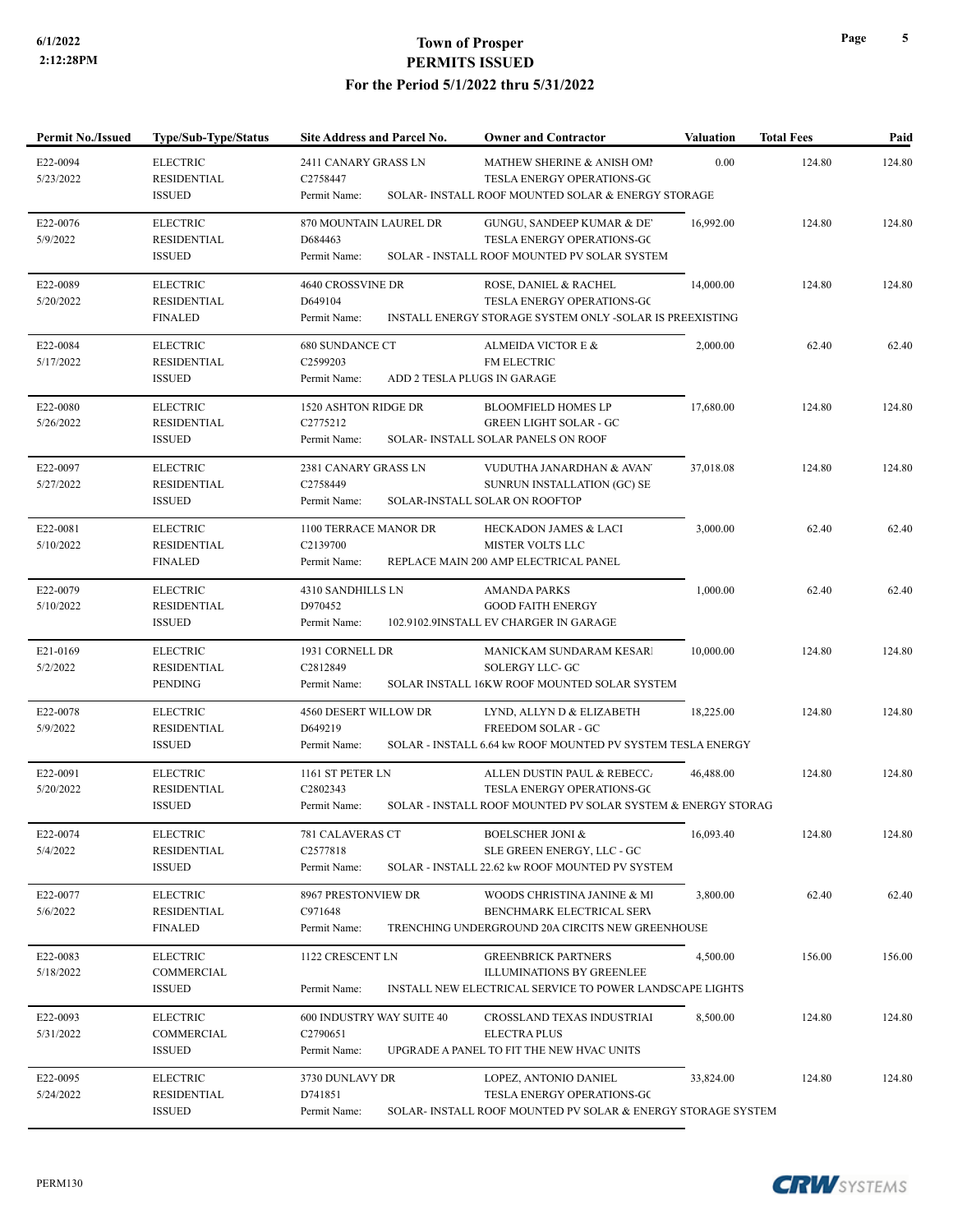| <b>Permit No./Issued</b> | <b>Type/Sub-Type/Status</b>                                 | Site Address and Parcel No.                                                 | <b>Owner and Contractor</b>                                                                                              | <b>Valuation</b> | <b>Total Fees</b> | Paid  |
|--------------------------|-------------------------------------------------------------|-----------------------------------------------------------------------------|--------------------------------------------------------------------------------------------------------------------------|------------------|-------------------|-------|
| F22-0053<br>5/20/2022    | <b>FENCE</b><br>RESIDENTIAL FENCE<br><b>ISSUED</b>          | 590 ABBEY LN<br>C2686857<br>Permit Name:                                    | <b>CAMP BRADY &amp; NATALIE</b><br>MIRAGE CUSTOM POOLS<br>REPLACING NEW CEDAR BOARD ON FENCE                             | 0.00             | 31.20             | 31.20 |
| F22-0048<br>5/18/2022    | <b>FENCE</b><br><b>RESIDENTIAL FENCE</b><br><b>APPROVED</b> | 4021 SAN JUAN CT<br>C2703725<br>Permit Name:<br>INSTALL NEW 4' W/I FENCE    | WOMBLE RANDALL & COURTNE<br>FAITH FENCE AND FABRICATION                                                                  | 8,000.00         | 31.20             | 31.20 |
| F22-0059<br>5/15/2022    | <b>FENCE</b><br>RESIDENTIAL FENCE<br><b>FINALED</b>         | 1611 THACKERY LN<br>C2748606<br>Permit Name:                                | MARTIN ANTHONY L & KELLY D<br>TITAN FENCE & SUPPLY CO (SOR<br>40 LINEAR 8 TALL CEDAR FENCE WALK GATE W/SPRINGS           | 4,398.29         | 31.20             | 31.20 |
| F22-0064<br>5/31/2022    | <b>FENCE</b><br><b>RESIDENTIAL FENCE</b><br><b>ISSUED</b>   | <b>402 E SEVENTH ST</b><br>C2149925<br>Permit Name:                         | JEFFREY & MICHELLE KAMPING<br><b>GC FENCE &amp; OUTDOOR LIVING</b><br>PRE-STAINED SIDE BY SIDE CEDAR FENCE               | 0.00             | 31.20             | 31.20 |
| F22-0058<br>5/15/2022    | <b>FENCE</b><br><b>RESIDENTIAL FENCE</b><br><b>FINALED</b>  | 230 SHADY CREEK CT<br>C2614380<br>Permit Name:                              | HUDSON WALLACE A & PAMELA<br>TITAN FENCE & SUPPLY CO (SOR<br>150 If OF 8' TALL CEDAR FENCE ON METAL POSTS (2) WALK GATES | 13,902.00        | 31.20             | 31.20 |
| F22-0052<br>5/4/2022     | <b>FENCE</b><br>RESIDENTIAL FENCE<br><b>ISSUED</b>          | 1620 DUBLIN RIDGE DR<br>C2775284<br>Permit Name:                            | <b>ACUFF BRENT &amp; ASHLEY</b><br><b>HOMEOWNER</b><br>PRIVACY FENCE W/EXTENSION FENCE                                   | 0.00             | 30.00             | 30.00 |
| F22-0051<br>5/4/2022     | <b>FENCE</b><br><b>RESIDENTIAL FENCE</b><br><b>ISSUED</b>   | 851 WESTMORELAND DR<br>D464487<br>Permit Name:                              | FERREIRA, MARIA SOLANGE & S<br>BETTER BUILT FENCE AND OUTI<br>TALL CEDAR FENCE AND WALKGATE                              | 6,000.00         | 31.20             | 31.20 |
| F22-0067<br>5/23/2022    | <b>FENCE</b><br><b>RESIDENTIAL FENCE</b><br><b>ISSUED</b>   | 1501 CRESCENT VALLEY DR<br>C2614390<br>Permit Name:                         | LE JOHNNY & Y LAN T<br><b>HOMEOWNER</b><br>FENCEAND GATE REPAIR ON FRONT                                                 | 0.00             | 31.20             | 31.20 |
| F22-0049<br>5/3/2022     | <b>FENCE</b><br>RESIDENTIAL FENCE<br><b>ISSUED</b>          | 1841 MOUNTAIN CREEK LN<br>C2695728<br>Permit Name:<br><b>FENCE ADDITION</b> | PLATA JESUS A<br><b>GREEN LAND TEXAS OUTDOOR</b>                                                                         | 0.00             | 31.20             | 31.20 |
| F22-0047<br>5/24/2022    | <b>FENCE</b><br><b>RESIDENTIAL FENCE</b><br><b>ISSUED</b>   | 102 MEADOW GREEN ST<br>C1874519<br>Permit Name:                             | <b>JOHNSON PHILLIP</b><br>MCKINLEY CONSTRUCTION MAI<br>REPLACE OLD FENCE BACK AND LEFT, MOVING RIGHT SIDE                | 0.00             | 31.20             | 31.20 |
| F22-0055<br>5/24/2022    | <b>FENCE</b><br>RETAINING WALL<br><b>ISSUED</b>             | <b>MALABAR HILL</b><br>Permit Name:                                         | <b>HARLAN PROPERTIES</b><br>HARD ROCK LAND DESIGN<br>MALABAR HILL - SUBDIVISION RETAINING WALLS                          | 376,985.00       | 31.20             | 31.20 |
| F22-0056<br>5/24/2022    | <b>FENCE</b><br><b>RETAINING WALL</b><br><b>ISSUED</b>      | LADERA<br>Permit Name:                                                      | <b>INTEGRITY GROUP</b><br>HARD ROCK LAND DESIGN<br>LADERA PROSPER - SUBDIVISION RETAINING WALLS                          | 330,000.00       | 31.20             | 31.20 |
| F21-0148<br>5/5/2022     | <b>FENCE</b><br>RESIDENTIAL FENCE<br><b>ISSUED</b>          | 930 CIRCLE J TRAIL<br>C2740972<br>Permit Name:                              | <b>GRAY FRANK</b><br>D & M WELDING FENCES AND G.<br>INSTALL A SECTION OF IRON FENCE & ELECTRIC GATE TO GARAGE            | 7,000.00         | 31.20             | 31.20 |
| F22-0050<br>5/3/2022     | <b>FENCE</b><br>RESIDENTIAL FENCE<br><b>ISSUED</b>          | 407 N CHURCH ST<br>C968545<br>Permit Name:                                  | <b>GIVENS WILLIAM &amp; BRITTANY</b><br>WYLIE FENCE AND DECK<br>CEDAR FENCE WITH MANUAL SLIDE GATE                       | 0.00             | 31.20             | 31.20 |
| F22-0061<br>5/25/2022    | <b>FENCE</b><br>RESIDENTIAL FENCE<br><b>ISSUED</b>          | 910 CARLISLE CT<br>C <sub>2612758</sub><br>Permit Name:                     | <b>BONDIES JOHN W &amp; JILL K</b><br>WOODCHUCK MILLWORK<br>REPLACEMENT FENCE ON SOUTHEAST SIDE OF HOME                  | 0.00             | 30.00             | 30.00 |
| F22-0046<br>5/4/2022     | <b>FENCE</b><br><b>RESIDENTIAL FENCE</b><br><b>ISSUED</b>   | 8967 PRESTONVIEW DR<br>C971648<br>Permit Name:                              | WOODS CHRISTINA JANINE & MI<br>LIFETIME FENCE<br>NEW 3 RAIL WOOD FENCE AROUND GREEN HOUSE                                | 0.00             | 31.20             | 31.20 |

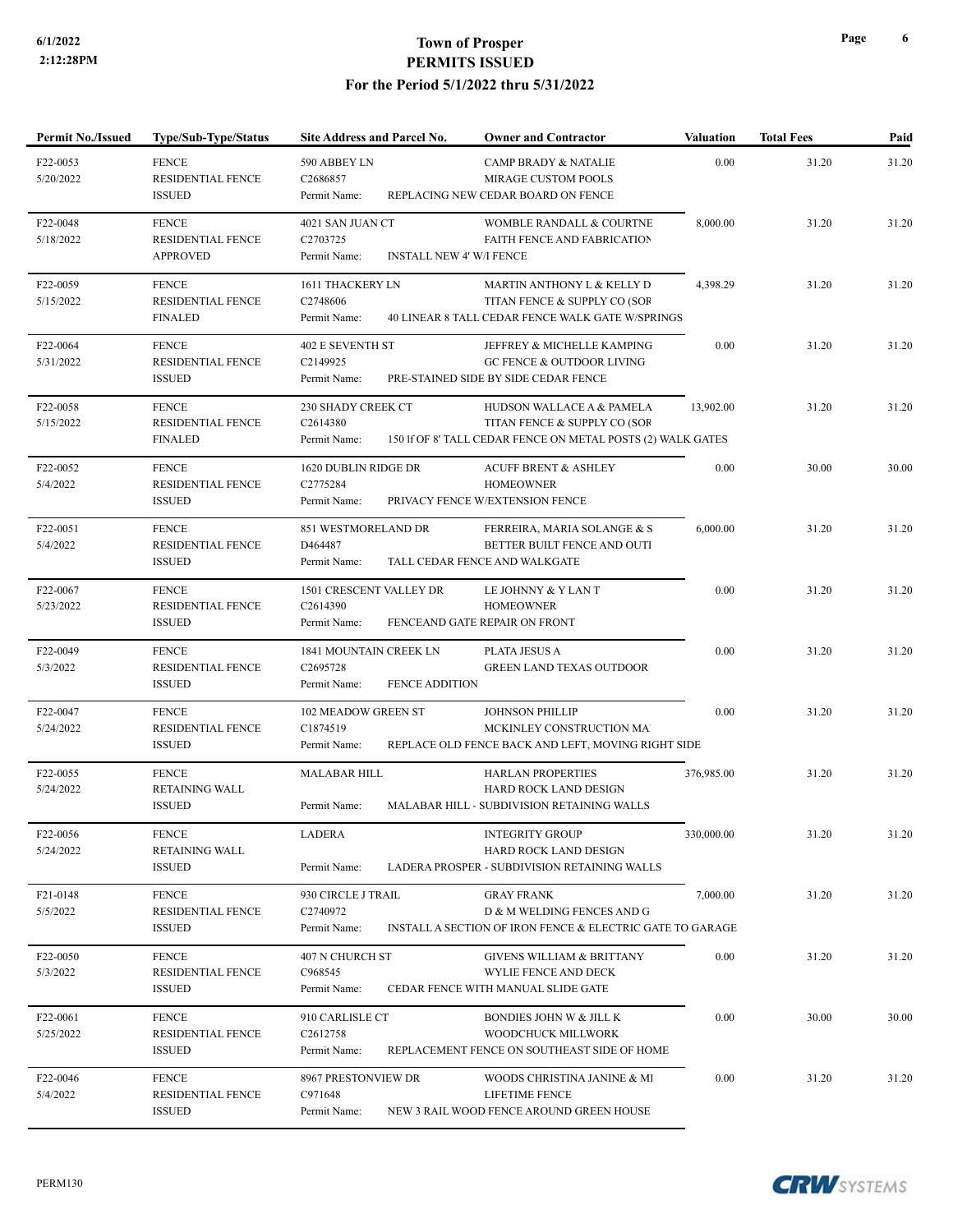| <b>Permit No./Issued</b> | Type/Sub-Type/Status                   | Site Address and Parcel No.                                    | <b>Owner and Contractor</b>                                                     | <b>Valuation</b> | <b>Total Fees</b> | Paid     |
|--------------------------|----------------------------------------|----------------------------------------------------------------|---------------------------------------------------------------------------------|------------------|-------------------|----------|
| FO22-0017<br>5/4/2022    | <b>FINISH OUT</b><br><b>OFFICE</b>     | 1300 CHILDRENS WAY SUITE 300                                   | CHILDRENS HEALTH SYSTEM OF<br><b>SKILES GROUP</b>                               | 103,721.76       | 1,621.87          | 1,621.87 |
|                          | <b>ISSUED</b>                          | Permit Name:                                                   | CHILDRENS HEALTH COMMUNITY SPACE                                                |                  |                   |          |
| FO22-0011                | <b>FINISH OUT</b>                      | 900 S PRESTON RD SUITE 70                                      | GOP#2 LLC                                                                       | 293,930.95       | 2,072.16          | 2,072.16 |
| 5/4/2022                 | <b>DENTIST OFFICE</b><br><b>ISSUED</b> | C <sub>2806275</sub><br>PROSPER SMILE STUDIO<br>Permit Name:   | MED TECH CONSTRUCTION INC                                                       |                  |                   |          |
| FO22-0021                | <b>FINISH OUT</b>                      | 1090 N COIT RD SUITE 20                                        | MAT MANAGEMENT SERVICES L                                                       | 97,781.29        | 1,007.20          | 1,007.20 |
| 5/11/2022                | <b>OFFICE</b><br><b>ISSUED</b>         | C <sub>2647973</sub><br>Permit Name:<br><b>BOARD AND BRUSH</b> | HRC CONSTRUCTION, LLC                                                           |                  |                   |          |
| FO22-0019                | <b>FINISH OUT</b>                      | 1300 CHILDRENS WAY SUITE 330                                   | CHILDRENS HEALTH SYSTEM OF                                                      | 460,272.00       | 3,102.67          | 3,102.67 |
| 5/4/2022                 | MEDICAL OFFICE<br><b>ISSUED</b>        | Permit Name:                                                   | <b>SKILES GROUP</b><br>CHILDRENS HEALTH SPECIALTY CLINIC SUITE 330              |                  |                   |          |
| FO22-0016                | <b>FINISH OUT</b>                      | 4325 E UNIVERSITY DR SUITE 10                                  | ROSEBRIAR PROSPER PLAZA LP                                                      | 209,108.87       | 1,601.39          | 1,601.39 |
| 5/16/2022                | MEDICAL OFFICE                         | C2731329                                                       | ROCKPORT CONSTRUCTION GRO                                                       |                  |                   |          |
|                          | <b>ISSUED</b>                          | Permit Name:                                                   | ATI PHYSICAL THERAPY - PROSPER                                                  |                  |                   |          |
| FO22-0018<br>5/4/2022    | <b>FINISH OUT</b><br>MEDICAL OFFICE    | 1300 CHILDRENS WAY SUITE 310                                   | CHILDRENS HEALTH SYSTEM OF<br><b>SKILES GROUP</b>                               | 449,568.00       | 3,040.92          | 3,040.92 |
|                          | <b>ISSUED</b>                          | Permit Name:                                                   | CHILDRENS HEALTH SPECIALTY CLINIC SUITE 310                                     |                  |                   |          |
| FO22-0012                | <b>FINISH OUT</b>                      | 1300 CHILDRENS WAY SUITE 130                                   | CHILDREN'S HEALTH SYSTEM OI                                                     | 301,074.10       | 2,183.79          | 2,183.79 |
| 5/4/2022                 | MEDICAL OFFICE<br><b>ISSUED</b>        | CHILDRENS HEALTH CHAI<br>Permit Name:                          | <b>SKILES GROUP</b>                                                             |                  |                   |          |
| FO22-0014                | <b>FINISH OUT</b>                      | 900 S PRESTON RD SUITE 60                                      | GOP#2 LLC                                                                       | 179,022.80       | 1,434.42          | 1,434.42 |
| 5/4/2022                 | <b>MEDICAL OFFICE</b>                  | C2806275                                                       | MED TECH CONSTRUCTION INC                                                       |                  |                   |          |
|                          | <b>ISSUED</b>                          | Permit Name:<br>REVYVE CHIROPRACTIC                            |                                                                                 |                  |                   |          |
| FW22-0021                | <b>FLATWORK</b>                        | 1440 ASHTON RIDGE DR                                           | <b>BLOOMFIELD HOMES LP</b>                                                      | 4,000.00         | 31.20             | 31.20    |
| 5/25/2022                | <b>RESIDENTIAL</b><br><b>FINALED</b>   | C2775208<br>ADD ON TO DRIVEWAY<br>Permit Name:                 | <b>JESSIE MORIN</b>                                                             |                  |                   |          |
| FW22-0020                | <b>FLATWORK</b>                        | 4721 BRISTLELEAF LN                                            | ORY, CLINT & KATHRYN                                                            | 15,000.00        | 31.20             | 31.20    |
| 5/25/2022                | <b>RESIDENTIAL</b>                     | D754764                                                        | AMA CONSTRUCTION SERVICES                                                       |                  |                   |          |
|                          | <b>ISSUED</b>                          | Permit Name:                                                   | EXTEND BACKYARD PATIO W/PAVERS, GRAVEL BASE                                     |                  |                   |          |
| FW22-0019                | <b>FLATWORK</b><br><b>RESIDENTIAL</b>  | 4630 ACACIA PKWY                                               | <b>BOZIK, JOSEPH</b>                                                            | 15,000.00        | 31.20             | 31.20    |
| 5/25/2022                | <b>FINALED</b>                         | D649192<br>Permit Name:                                        | EXL EXTREME LINE LLC<br>NEW CONCRETE IN BACKYARD, NEW CONCRETE PATH IN SIDEYARD |                  |                   |          |
| FW22-0017                | <b>FLATWORK</b>                        | 3890 DALEA DR                                                  | SULLIVAN, CYLINDA                                                               | 1,620.00         | 31.20             | 31.20    |
| 5/6/2022                 | <b>RESIDENTIAL</b>                     | D685413                                                        | PRESTIGE COMMERCIAL ROOFIN                                                      |                  |                   |          |
|                          | <b>FINALED</b>                         | Permit Name:                                                   | Demo Stairs-Replace with Concrete Ramp 16'4"x 4' 5.6% slope                     |                  |                   |          |
| FW22-0001                | <b>FLATWORK</b>                        | 4190 SILVER SPUR DR                                            | VP WINDSONG OPERATIONS LLC                                                      | 0.00             | 31.20             | 31.20    |
| 5/31/2022                | <b>RESIDENTIAL</b><br><b>ISSUED</b>    | D970430<br>Permit Name:                                        | <b>SHADDOCK HOMES LTD</b><br>ADDITIONAL FLATWORK ADDED AT LEFT & REAR ELEVATION |                  |                   |          |
|                          |                                        |                                                                |                                                                                 |                  |                   |          |
| GS22-0037<br>5/27/2022   | <b>GARAGE SALE</b>                     | 1750 LAKEFRONT DR<br>C2775165                                  | <b>BURKE RODNEY &amp;</b>                                                       | 0.00             | 10.40             | 10.40    |
|                          | <b>FINALED</b>                         | Permit Name:                                                   | COMMUNITY GARAGE SALE 06/10-12/2022                                             |                  |                   |          |
| GS22-0032                | <b>GARAGE SALE</b>                     | 1001 GLENBROOKE CT                                             | GLENBROOKE ESTATES HO ASSC                                                      | 0.00             | 10.40             | 10.40    |
| 5/13/2022                | <b>FINALED</b>                         | D525179<br>Permit Name:                                        | COMMUNITY GARAGE SALE MAY 21-22, 2022                                           |                  |                   |          |
| GS22-0033                | <b>GARAGE SALE</b>                     | TRAILS OF PROSPER HOA                                          | <b>ASHLEY MORRIS</b>                                                            | 0.00             | 10.00             | 10.00    |
| 5/18/2022                |                                        |                                                                |                                                                                 |                  |                   |          |
|                          | <b>FINALED</b>                         | Permit Name:                                                   | HOA GARAGE SALE JUNE 3-5, 2022                                                  |                  |                   |          |

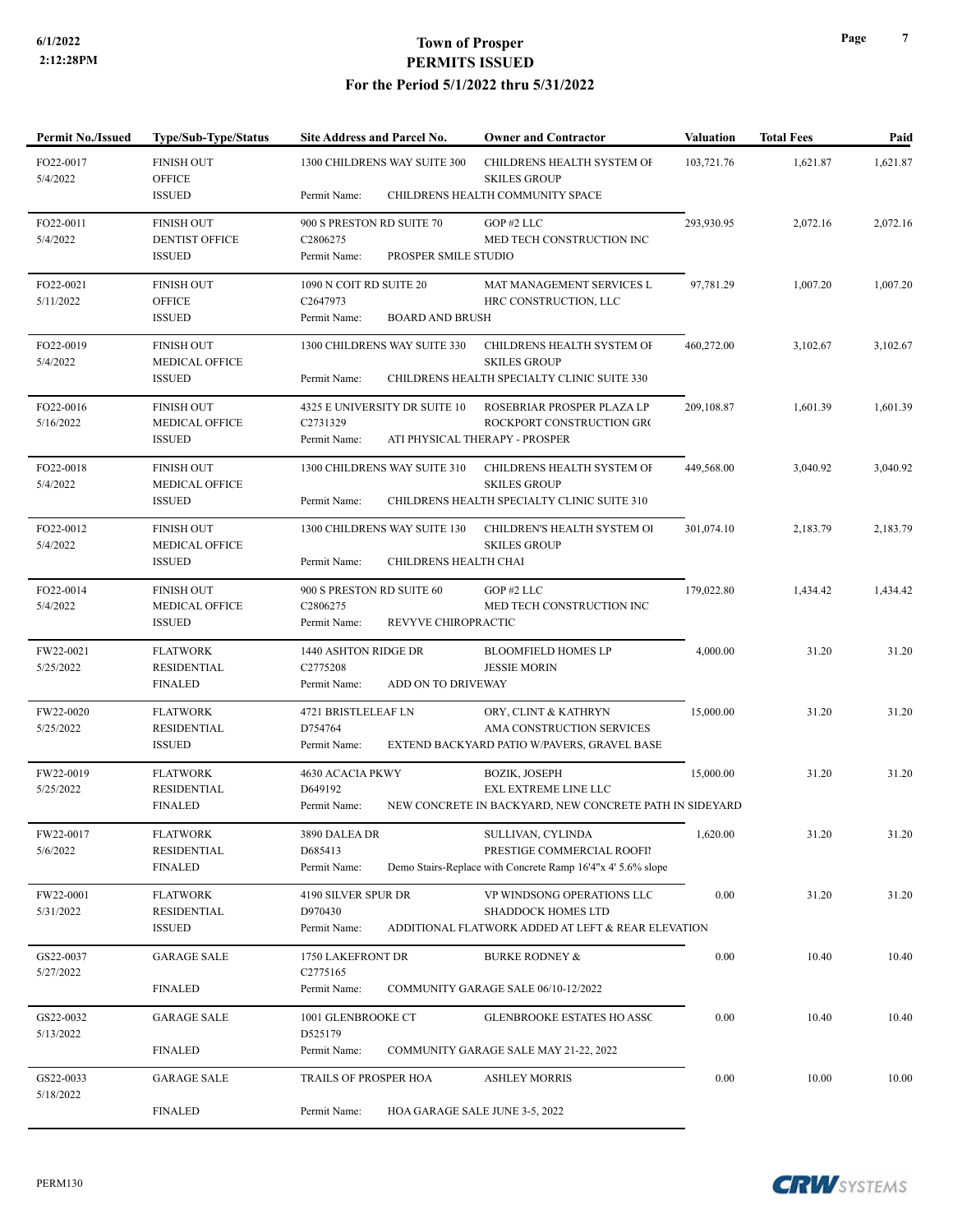| <b>Permit No./Issued</b>           | Type/Sub-Type/Status        | <b>Site Address and Parcel No.</b>            | <b>Owner and Contractor</b>                          | <b>Valuation</b> | <b>Total Fees</b> | Paid      |
|------------------------------------|-----------------------------|-----------------------------------------------|------------------------------------------------------|------------------|-------------------|-----------|
| GS22-0031<br>5/11/2022             | <b>GARAGE SALE</b>          | 1200 CEDAR SPRINGS DR<br>C <sub>2561168</sub> | KOZAK SUSAN E & KENNETH L                            | 0.00             | 10.00             | 10.00     |
|                                    | <b>FINALED</b>              | Permit Name:                                  | <b>GARAGE SALE - MAY 14TH</b>                        |                  |                   |           |
| GS22-0035<br>5/19/2022             | <b>GARAGE SALE</b>          | 1141 OAKBROOK ST<br>D525142                   | NRHS 1141 OAKBROOK ST LLC                            | 0.00             | 10.40             | 10.40     |
|                                    | <b>FINALED</b>              | Permit Name:                                  | COMMUNITY GARAGE SALE 05/21-22/2022                  |                  |                   |           |
| GS22-0034                          | <b>GARAGE SALE</b>          | 910 HIGH WILLOW DR                            | DODD ROBERT E JR & RHONDA /                          | 0.00             | 10.00             | 10.00     |
| 5/19/2022                          | <b>FINALED</b>              | C2129285<br>Permit Name:                      | <b>GARAGE SALE - JUNE 2-4</b>                        |                  |                   |           |
| GS22-0036                          | <b>GARAGE SALE</b>          | 208 E FIRST                                   | KAUFFMAN MONTE ELWIN                                 | 0.00             | 10.00             | 10.00     |
| 5/20/2022                          | <b>FINALED</b>              | C969125<br>Permit Name:                       | GARAGE SALE 05/28-29/2022                            |                  |                   |           |
| GS22-0038                          | <b>GARAGE SALE</b>          | 700 HUNTERS PL                                | VOIGT ANDREW HOWARD                                  | 0.00             | 10.00             | 10.00     |
| 5/31/2022                          | <b>FINALED</b>              | C2582189<br>Permit Name:                      | GARAGE SALE 06/3-5/2022                              |                  |                   |           |
| GS22-0030<br>5/10/2022             | <b>GARAGE SALE</b>          | 307 E SECOND ST<br>C976885                    | <b>MAHARD ERNEST</b>                                 | 0.00             | 10.40             | 10.40     |
|                                    | <b>FINALED</b>              | Permit Name:                                  | <b>GARAGE SALE MAY 13-15, 2022</b>                   |                  |                   |           |
| GS22-0029<br>5/2/2022              | <b>GARAGE SALE</b>          | 780 CLEARLAKE DR<br>C2508531                  | <b>BAZE KEYLA &amp; JOE JR</b>                       | 0.00             | 10.40             | 10.40     |
|                                    | <b>FINALED</b>              | Permit Name:                                  | 05/13-15/22 COMMUNITY GARAGE SALE                    |                  |                   |           |
| H22-0306<br>5/13/2022              | <b>HOUSE</b><br><b>NEW</b>  | 620 NEALE ST                                  | AMERICAN LEGEND HOMES<br>AMERICAN LEGEND HOMES       | 0.00             | 18,581.28         | 18,581.28 |
|                                    | <b>ISSUED</b>               | Permit Name:                                  | SFD 40 (BV Plan Rev)                                 |                  |                   |           |
| H <sub>22</sub> -0383<br>5/13/2022 | <b>HOUSE</b><br><b>NEW</b>  | 2240 RED CEDAR TRL<br>C2834945                | CSQUARE CAPITAL PARTNERS LI<br><b>HIGHLAND HOMES</b> | 0.00             | 18,717.19         | 18,717.19 |
|                                    | <b>ISSUED</b>               | <b>SFD 66</b><br>Permit Name:                 |                                                      |                  |                   |           |
| H <sub>22</sub> -0381              | <b>HOUSE</b>                | 2200 SANDALWOOD DR                            | CSQUARE CAPITAL PARTNERS LI                          | 0.00             | 18,572.12         | 18,572.12 |
| 5/13/2022                          | <b>NEW</b><br><b>ISSUED</b> | C2834987<br><b>SFD 66</b><br>Permit Name:     | <b>HIGHLAND HOMES</b>                                |                  |                   |           |
| H22-0284                           | <b>HOUSE</b>                | 4561 SILVER SPUR DR                           | DREES CUSTOM HOMES LP                                | 0.00             | 18,757.91         | 18,757.91 |
| 5/16/2022                          | <b>NEW</b><br><b>ISSUED</b> | Permit Name:                                  | DREES CUSTOM HOMES LP<br>SFD 40 (BV PLAN REV)        |                  |                   |           |
| H <sub>22</sub> -0305              | <b>HOUSE</b>                | 640 NEALE ST                                  | AMERICAN LEGEND HOMES                                | $0.00\,$         | 18,497.30         | 18,497.30 |
| 5/13/2022                          | <b>NEW</b><br><b>ISSUED</b> | Permit Name:<br>SFD 40 (Bv Plan Rev)          | AMERICAN LEGEND HOMES                                |                  |                   |           |
| H <sub>22</sub> -0377              | <b>HOUSE</b>                | 2220 SANDALWOOD DR                            | HIGHLAND HOMES-DALLAS LLC                            | 0.00             | 18,378.52         | 18,378.52 |
| 5/11/2022                          | <b>NEW</b>                  | C2834993                                      | <b>HIGHLAND HOMES</b>                                |                  |                   |           |
|                                    | <b>ISSUED</b>               | <b>SFD 66</b><br>Permit Name:                 |                                                      |                  |                   |           |
| H <sub>22</sub> -0378<br>5/11/2022 | <b>HOUSE</b><br><b>NEW</b>  | 2210 RAINFOREST DR<br>C2835020                | CSQUARE CAPITAL PARTNERS LI<br><b>HIGHLAND HOMES</b> | 0.00             | 18,466.25         | 18,466.25 |
|                                    | <b>ISSUED</b>               | Permit Name:<br><b>SFD 66</b>                 |                                                      |                  |                   |           |
| H <sub>22</sub> -0380              | <b>HOUSE</b>                | 2330 BIG SKY DR                               | CSQUARE CAPITAL PARTNERS LI                          | 0.00             | 18,341.53         | 18,291.53 |
| 5/11/2022                          | <b>NEW</b><br><b>ISSUED</b> | C2835729<br>Permit Name:<br><b>SFD 66</b>     | <b>HIGHLAND HOMES</b>                                |                  |                   |           |
| H <sub>22</sub> -0246              | <b>HOUSE</b>                | 180 MIRAMAR DR                                | MHI - PLANTATION & COVENTRY                          | $0.00\,$         | 18,111.14         | 18,111.14 |
| 5/2/2022                           | <b>NEW</b><br><b>ISSUED</b> | <b>SFD 66</b><br>Permit Name:                 | MHI - PLANTATION & COVENTRY                          |                  |                   |           |
|                                    |                             |                                               |                                                      |                  |                   |           |

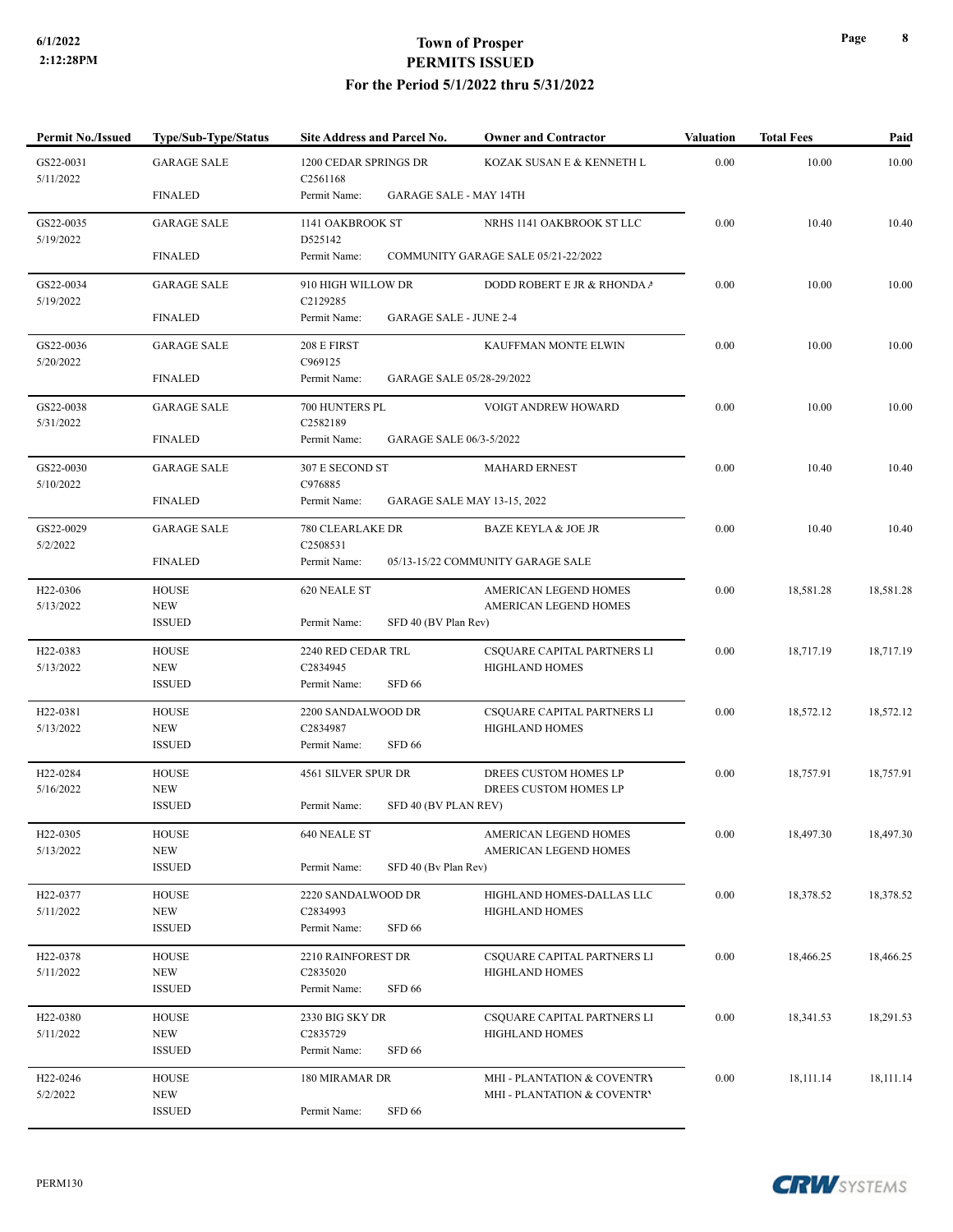| <b>Permit No./Issued</b>           | Type/Sub-Type/Status        | Site Address and Parcel No.       | <b>Owner and Contractor</b>                                  | <b>Valuation</b> | <b>Total Fees</b> | Paid      |
|------------------------------------|-----------------------------|-----------------------------------|--------------------------------------------------------------|------------------|-------------------|-----------|
| H22-0358<br>5/12/2022              | <b>HOUSE</b><br><b>NEW</b>  | 2260 JENNA LN                     | <b>BRITTON / PERRY HOMES</b><br><b>BRITTON / PERRY HOMES</b> | 0.00             | 17,721.84         | 17,721.84 |
|                                    | <b>ISSUED</b>               | <b>SFD 104</b><br>Permit Name:    |                                                              |                  |                   |           |
| H22-0360                           | <b>HOUSE</b>                | 2270 JENNA LN                     | <b>BRITTON / PERRY HOMES</b>                                 | 0.00             | 17,717.57         | 17,717.57 |
| 5/12/2022                          | <b>NEW</b><br><b>ISSUED</b> | Permit Name:<br><b>SFD 104</b>    | <b>BRITTON / PERRY HOMES</b>                                 |                  |                   |           |
|                                    |                             |                                   |                                                              |                  |                   |           |
| H22-0361<br>5/12/2022              | <b>HOUSE</b><br><b>NEW</b>  | 2271 MACY WAY                     | <b>BRITTON / PERRY HOMES</b><br><b>BRITTON / PERRY HOMES</b> | 0.00             | 17,717.57         | 17,717.57 |
|                                    | <b>ISSUED</b>               | Permit Name:<br><b>SFD 104</b>    |                                                              |                  |                   |           |
| H22-0270                           | <b>HOUSE</b>                | 1911 AINSBURY WAY                 | MHI - PLANTATION & COVENTRY                                  | 0.00             | 18,579.76         | 18,579.76 |
| 5/2/2022                           | <b>NEW</b>                  |                                   | MHI - PLANTATION & COVENTRY                                  |                  |                   |           |
|                                    | <b>ISSUED</b>               | SFD 66<br>Permit Name:            |                                                              |                  |                   |           |
| H22-0290                           | <b>HOUSE</b>                | 2211 WINECUP RD                   | UNIONMAIN HOMES                                              | 0.00             | 17,724.70         | 17,724.70 |
| 5/2/2022                           | <b>NEW</b><br><b>ISSUED</b> | Permit Name:<br>SFD <sub>65</sub> | <b>UNIONMAIN HOMES</b>                                       |                  |                   |           |
| H <sub>22</sub> -0295              | <b>HOUSE</b>                | 1921 ABERDEEN LN                  |                                                              | 0.00             | 17,978.52         | 17,978.52 |
| 5/2/2022                           | <b>NEW</b>                  |                                   | MHI - PLANTATION & COVENTRY<br>MHI - PLANTATION & COVENTRY   |                  |                   |           |
|                                    | <b>ISSUED</b>               | <b>SFD 66</b><br>Permit Name:     |                                                              |                  |                   |           |
| H22-0263                           | <b>HOUSE</b>                | 980 CIRCLE J TRL                  | JPA DEVELOPMENT CORPORATIO                                   | 0.00             | 12,593.48         | 12,593.48 |
| <b>NEW</b><br>5/13/2022            |                             | C2740979                          | JPA DEVELOPMENT CORP                                         |                  |                   |           |
|                                    | <b>ISSUED</b>               | <b>SFD 31</b><br>Permit Name:     |                                                              |                  |                   |           |
| H <sub>22</sub> -0310              | <b>HOUSE</b>                | 4510 SILVER SPUR DR               | AMERICAN LEGEND HOMES                                        | 0.00             | 18,901.95         | 18,901.95 |
| 5/13/2022                          | <b>NEW</b><br><b>ISSUED</b> | Permit Name:                      | AMERICAN LEGEND HOMES<br>SFD 40 (BV PLAN REV)                |                  |                   |           |
| H <sub>22</sub> -0296              | <b>HOUSE</b>                | 1060 SHORECREST ST                | LAKES AT LEGACY LLC                                          | 0.00             | 17,840.20         | 17,840.20 |
| 5/13/2022                          | <b>NEW</b>                  | D972323                           | <b>SHADDOCK HOMES LTD</b>                                    |                  |                   |           |
|                                    | <b>ISSUED</b>               | Permit Name:<br>SFD <sub>65</sub> |                                                              |                  |                   |           |
| H <sub>22</sub> -0355              | <b>HOUSE</b>                | 2280 MACY WAY                     | <b>BRITTON / PERRY HOMES</b>                                 | 0.00             | 17,269.80         | 17,269.80 |
| 5/13/2022                          | <b>NEW</b><br><b>ISSUED</b> | Permit Name:<br><b>SFD 104</b>    | <b>BRITTON / PERRY HOMES</b>                                 |                  |                   |           |
|                                    |                             |                                   |                                                              |                  |                   |           |
| H22-0302<br>5/5/2022               | <b>HOUSE</b><br><b>NEW</b>  | 1080 SYCAMORE PL<br>D972283       | LAKES AT LEGACY LLC<br><b>SHADDOCK HOMES LTD</b>             | 0.00             | 17,831.65         | 17,831.65 |
|                                    | <b>ISSUED</b>               | Permit Name:<br>SFD <sub>65</sub> |                                                              |                  |                   |           |
| H22-0309                           | <b>HOUSE</b>                | 600 NEALE ST                      | AMERICAN LEGEND HOMES                                        | 0.00             | 18,471.34         | 18,471.34 |
| 5/13/2022                          | <b>NEW</b>                  |                                   | AMERICAN LEGEND HOMES                                        |                  |                   |           |
|                                    | <b>ISSUED</b>               | Permit Name:                      | SFD 40 (BV Plan Rev)                                         |                  |                   |           |
| H22-0311                           | <b>HOUSE</b>                | 4241 MILL POND DR                 | VP WINDSONG OPERATIONS LLC                                   | 0.00             | 17,763.20         | 17,763.20 |
| 5/13/2022                          | <b>NEW</b><br><b>ISSUED</b> | D970466<br>Permit Name:           | AMERICAN LEGEND HOMES<br>SFD 40 (BV PLAN REV)                |                  |                   |           |
|                                    |                             |                                   |                                                              |                  |                   |           |
| H <sub>22</sub> -0313<br>5/13/2022 | <b>HOUSE</b><br><b>NEW</b>  | 2020 SYCAMORE PL<br>D972279       | LAKES AT LEGACY LLC<br><b>SHADDOCK HOMES LTD</b>             | 0.00             | 18,012.75         | 18,012.75 |
|                                    | <b>ISSUED</b>               | Permit Name:<br>SFD <sub>65</sub> |                                                              |                  |                   |           |
| H <sub>22</sub> -0315              | <b>HOUSE</b>                | 4540 MAYFIELD DR                  | VP WINDSONG OPERATIONS LLC                                   | 0.00             | 17,890.11         | 17,890.11 |
| 5/13/2022                          | <b>NEW</b>                  | D970538                           | AMERICAN LEGEND HOMES                                        |                  |                   |           |
|                                    | <b>ISSUED</b>               | Permit Name:                      | SFD 40 (BV Plan Rev)                                         |                  |                   |           |
| H22-0317                           | <b>HOUSE</b>                | 4360 OLD ROSEBUD LN               | VP WINDSONG OPERATIONS LLC                                   | 0.00             | 18,178.16         | 18,178.16 |
| 5/13/2022                          | <b>NEW</b>                  | D970519                           | AMERICAN LEGEND HOMES                                        |                  |                   |           |
|                                    | <b>ISSUED</b>               | Permit Name:                      | SFD 40 (BV Plan Rev)                                         |                  |                   |           |

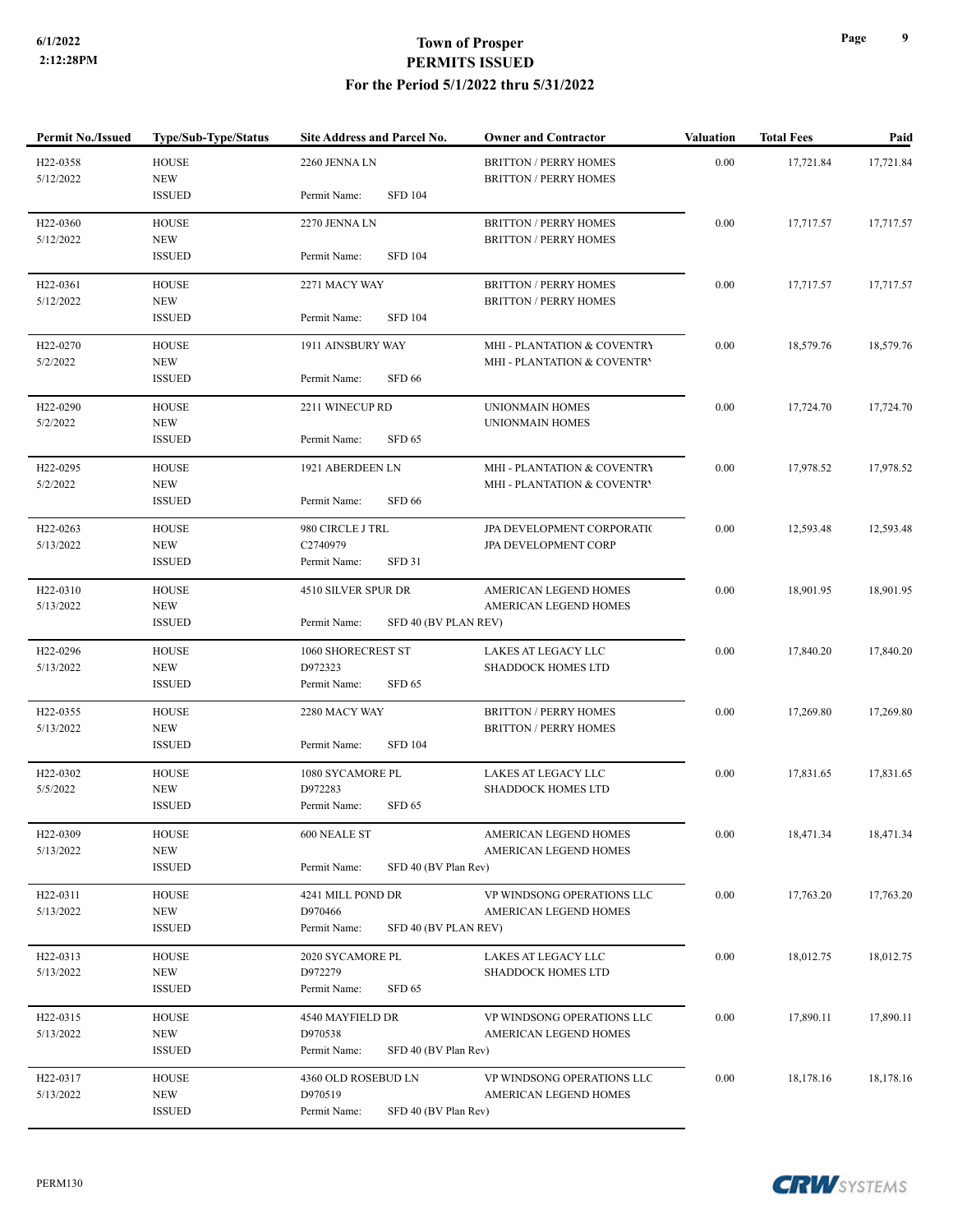| <b>Permit No./Issued</b>           | Type/Sub-Type/Status       | Site Address and Parcel No.             | <b>Owner and Contractor</b>                        | <b>Valuation</b> | <b>Total Fees</b> | Paid      |
|------------------------------------|----------------------------|-----------------------------------------|----------------------------------------------------|------------------|-------------------|-----------|
| H <sub>22</sub> -0318<br>5/13/2022 | <b>HOUSE</b><br><b>NEW</b> | 4431 SILVER SPUR DR<br>D970482          | AMERICAN LEGEND HOMES LLC<br>AMERICAN LEGEND HOMES | 0.00             | 18,171.03         | 18,171.03 |
|                                    | <b>ISSUED</b>              | SFD 40 (BV Plan Rev)<br>Permit Name:    |                                                    |                  |                   |           |
| H22-0321                           | <b>HOUSE</b>               | 4320 OLD ROSEBUD LN                     | VP WINDSONG OPERATIONS LLC                         | 0.00             | 18,171.03         | 18,171.03 |
| 5/13/2022                          | <b>NEW</b>                 | D970517                                 | AMERICAN LEGEND HOMES                              |                  |                   |           |
|                                    | <b>ISSUED</b>              | <b>SFD 40</b><br>Permit Name:           |                                                    |                  |                   |           |
| H22-0331                           | <b>HOUSE</b>               | 4550 MAYFIELD DR                        | <b>AMERICAN LEGEND HOMES</b>                       | 0.00             | 18,171.03         | 18,171.03 |
| 5/13/2022                          | <b>NEW</b>                 |                                         | AMERICAN LEGEND HOMES                              |                  |                   |           |
|                                    | <b>ISSUED</b>              | Permit Name:<br>SFD 40 (BV Plan Rev)    |                                                    |                  |                   |           |
| H22-0332                           | <b>HOUSE</b>               | 4691 SILVER CLIFF DR                    | VP WINDSONG OPERATIONS LLC                         | 0.00             | 19,072.47         | 19,072.47 |
| 5/13/2022                          | <b>NEW</b>                 | D970628                                 | <b>BELCLAIRE HOMES</b>                             |                  |                   |           |
|                                    | <b>ISSUED</b>              | SFD 40 (BV Plan Review)<br>Permit Name: |                                                    |                  |                   |           |
| H22-0333                           | <b>HOUSE</b>               | 4741 SILVER CLIFF DR                    | VP WINDSONG OPERATIONS LLC                         | 0.00             | 18,821.53         | 18,821.53 |
| 5/13/2022                          | <b>NEW</b>                 | D970591                                 | <b>BELCLAIRE HOMES</b>                             |                  |                   |           |
|                                    | <b>ISSUED</b>              | Permit Name:<br>SFD 40 (BV Plan Rev)    |                                                    |                  |                   |           |
| H22-0334                           | <b>HOUSE</b>               | 4751 SILVER CLIFF DR                    | VP WINDSONG OPERATIONS LLC                         | 0.00             | 19.525.48         | 19,525.48 |
| 5/13/2022                          | <b>NEW</b>                 | D970592                                 | <b>BELCLAIRE HOMES</b>                             |                  |                   |           |
|                                    | <b>ISSUED</b>              | Permit Name:<br>SFD 40 (BV Plan Rev)    |                                                    |                  |                   |           |
| H22-0271                           | <b>HOUSE</b>               | 1071 SYCAMORE PL                        | LAKES AT LEGACY LLC                                | 0.00             | 17,684.05         | 17,684.05 |
| 5/13/2022                          | <b>NEW</b>                 | D972305                                 | <b>SHADDOCK HOMES LTD</b>                          |                  |                   |           |
|                                    | <b>ISSUED</b>              | SFD <sub>65</sub><br>Permit Name:       |                                                    |                  |                   |           |
| H22-0325                           | <b>HOUSE</b>               | 2231 BOTTLEBRUSH DR                     | <b>UNIONMAIN HOMES</b>                             | 0.00             | 18,213.81         | 18,213.81 |
| 5/24/2022                          | <b>NEW</b>                 |                                         | <b>UNIONMAIN HOMES</b>                             |                  |                   |           |
|                                    | <b>ISSUED</b>              | Permit Name:<br>SFD <sub>65</sub>       |                                                    |                  |                   |           |
| H <sub>22</sub> -0316              | <b>HOUSE</b>               | 2300 STILLWATER LN                      | AMERICAN LEGEND HOMES LLC                          | 0.00             | 18,168.18         | 18,168.18 |
| 5/20/2022                          | <b>NEW</b>                 | C2835752                                | AMERICAN LEGEND HOMES                              |                  |                   |           |
|                                    | <b>ISSUED</b>              | Permit Name:<br>SFD <sub>66</sub>       |                                                    |                  |                   |           |
| H22-0308                           | <b>HOUSE</b>               | 520 NEALE ST                            | AMERICAN LEGEND HOMES                              | 0.00             | 18,751.00         | 18,751.00 |
| 5/5/2022                           | <b>NEW</b>                 |                                         | AMERICAN LEGEND HOMES                              |                  |                   |           |
|                                    | <b>ISSUED</b>              | Permit Name:<br>SFD 40 (BV PLAN REV)    |                                                    |                  |                   |           |
| H <sub>22</sub> -0339              | <b>HOUSE</b>               | 2301 GLEN HEATHER LN                    | HIGHLAND HOMES-DALLAS LLC                          | 0.00             | 18,100.45         | 18,100.45 |
| 5/20/2022                          | <b>NEW</b>                 | C2835717                                | <b>HIGHLAND HOMES</b>                              |                  |                   |           |
|                                    | <b>ISSUED</b>              | <b>SFD 66</b><br>Permit Name:           |                                                    |                  |                   |           |
| H22-0370                           | <b>HOUSE</b>               | 4541 MAYFIELD DR                        | VP WINDSONG OPERATIONS LLC                         | $0.00\,$         | 18,085.47         | 18,085.47 |
| 5/20/2022                          | <b>NEW</b>                 | D970511                                 | <b>SOUTHGATE HOMES</b>                             |                  |                   |           |
|                                    | <b>ISSUED</b>              | Permit Name:<br>SFD 40 (BV Plan Rev)    |                                                    |                  |                   |           |
| H22-0371                           | <b>HOUSE</b>               | 4570 MAYFIELD DR                        | VP WINDSONG OPERATIONS LLC                         | 0.00             | 18,270.14         | 18,270.14 |
| 5/20/2022                          | <b>NEW</b>                 | D970541                                 | <b>SOUTHGATE HOMES</b>                             |                  |                   |           |
|                                    | <b>ISSUED</b>              | SFD 40 (BV PLAN REV)<br>Permit Name:    |                                                    |                  |                   |           |
| H22-0372                           | <b>HOUSE</b>               | 4580 MAYFIELD DR                        | VP WINDSONG OPERATIONS LLC                         | 0.00             | 18,083.33         | 18,083.33 |
| 5/20/2022                          | <b>NEW</b>                 | D970542                                 | <b>SOUTHGATE HOMES</b>                             |                  |                   |           |
|                                    | <b>ISSUED</b>              | Permit Name:<br>SFD 40 (BV PLAN REV)    |                                                    |                  |                   |           |
| H <sub>22</sub> -0373              | <b>HOUSE</b>               | 4551 MAYFIELD DR                        | VP WINDSONG OPERATIONS LLC                         | $0.00\,$         | 18,125.40         | 18,125.40 |
| 5/20/2022                          | <b>NEW</b>                 | D970510                                 | <b>SOUTHGATE HOMES</b>                             |                  |                   |           |
|                                    | <b>ISSUED</b>              | Permit Name:<br>SFD 40 (BV PLAN REV)    |                                                    |                  |                   |           |
| H <sub>22</sub> -0374              | <b>HOUSE</b>               | 4510 MAYFIELD DR                        | SOUTHGATE HOMES-WINDSONG                           | 0.00             | 18,099.02         | 18,099.02 |
| 5/20/2022                          | <b>NEW</b>                 | D970535                                 | <b>SOUTHGATE HOMES</b>                             |                  |                   |           |
|                                    | <b>ISSUED</b>              | SFD 40 (BV Plan Rev)<br>Permit Name:    |                                                    |                  |                   |           |

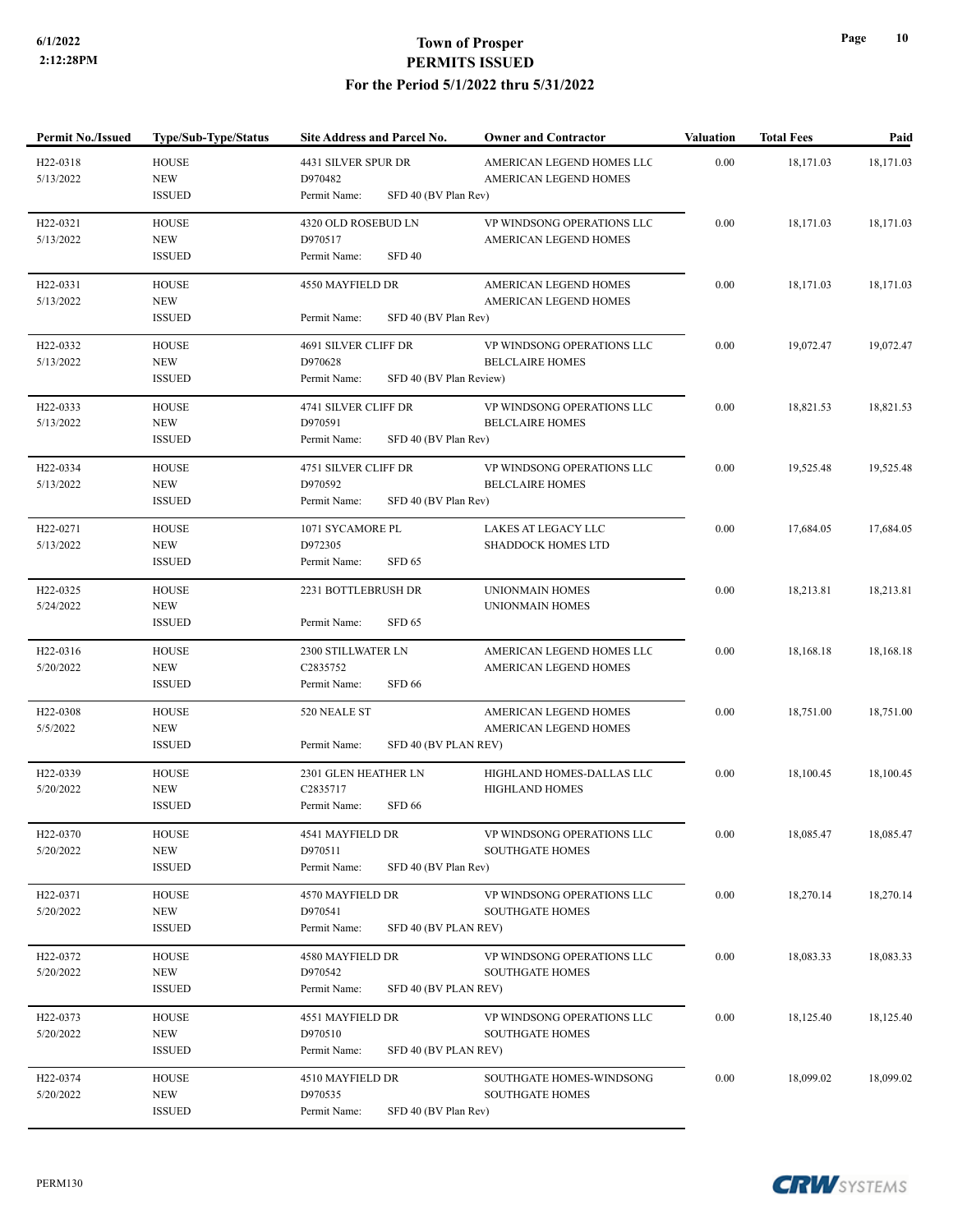| <b>Permit No./Issued</b> | <b>Type/Sub-Type/Status</b> | Site Address and Parcel No.                     | <b>Owner and Contractor</b>                        | <b>Valuation</b> | <b>Total Fees</b> | Paid      |
|--------------------------|-----------------------------|-------------------------------------------------|----------------------------------------------------|------------------|-------------------|-----------|
| H22-0338<br>5/4/2022     | <b>HOUSE</b><br><b>NEW</b>  | 2321 GLEN HEATHER LN<br>C2835719                | HIGHLAND HOMES-DALLAS LLC<br><b>HIGHLAND HOMES</b> | 0.00             | 17,666.94         | 17,666.94 |
|                          | <b>ISSUED</b>               | <b>SFD 66</b><br>Permit Name:                   |                                                    |                  |                   |           |
| H22-0301                 | <b>HOUSE</b>                | 961 CREPE MYRTLE DR                             | UNIONMAIN HOMES                                    | 0.00             | 18,191.71         | 18,191.71 |
| 5/4/2022                 | <b>NEW</b>                  |                                                 | UNIONMAIN HOMES                                    |                  |                   |           |
|                          | <b>ISSUED</b>               | Permit Name:<br>SFD <sub>65</sub>               |                                                    |                  |                   |           |
| H22-0299                 | <b>HOUSE</b>                | 940 CONE FLOWER DR                              | <b>UNIONMAIN HOMES</b>                             | 0.00             | 18,213.81         | 18,213.81 |
| 5/4/2022                 | <b>NEW</b><br><b>ISSUED</b> | Permit Name:<br>SFD <sub>65</sub>               | UNIONMAIN HOMES                                    |                  |                   |           |
| H <sub>22</sub> -0298    | <b>HOUSE</b>                | 580 ROCK SPRINGS DR                             | VP WINDSONG OPERATIONS LLC                         | 0.00             | 18,809.82         | 18,809.82 |
| 5/4/2022                 | <b>NEW</b>                  | D963164                                         | <b>SHADDOCK HOMES LTD</b>                          |                  |                   |           |
|                          | <b>ISSUED</b>               | SFD 40 (BV PLAN REV)<br>Permit Name:            |                                                    |                  |                   |           |
| H22-0289                 | <b>HOUSE</b>                | 4511 SILVER SPUR DR                             | DREES CUSTOM HOMES LP                              | 0.00             | 18,744.16         | 18,744.16 |
| 5/17/2022                | <b>NEW</b>                  |                                                 | DREES CUSTOM HOMES LP                              |                  |                   |           |
|                          | <b>ISSUED</b>               | Permit Name:<br>SFD 40 (BV Plan Rev)            |                                                    |                  |                   |           |
| H22-0273                 | <b>HOUSE</b>                | 3861 LOCKHART DR                                | VP WINDSONG OPERATIONS LLC                         | 0.00             | 18,424.15         | 18,424.15 |
| 5/23/2022                | <b>NEW</b>                  | D963209                                         | <b>SHADDOCK HOMES LTD</b>                          |                  |                   |           |
|                          | <b>ISSUED</b>               | Permit Name:<br>SFD 40 (BV PLAN REV)            |                                                    |                  |                   |           |
| H22-0297                 | <b>HOUSE</b>                | 700 FALLING LEAVES DR                           | VP WINDSONG OPERATIONS LLC                         | 0.00             | 18,161.78         | 18,161.78 |
| 5/20/2022                | <b>NEW</b>                  | D963184                                         | <b>SHADDOCK HOMES LTD</b>                          |                  |                   |           |
|                          | <b>ISSUED</b>               | SFD 40 (BV Plan Rev)<br>Permit Name:            |                                                    |                  |                   |           |
| H <sub>22</sub> -0326    | <b>HOUSE</b>                | 2241 BOTTLEBRUSH DR                             | UNIONMAIN HOMES                                    | 0.00             | 18,467.78         | 18,467.78 |
| 5/24/2022                | <b>NEW</b>                  |                                                 | UNIONMAIN HOMES                                    |                  |                   |           |
|                          | <b>ISSUED</b>               | Permit Name:<br>SFD <sub>65</sub>               |                                                    |                  |                   |           |
| H22-0327                 | <b>HOUSE</b>                | 2251 BOTTLEBRUSH DR                             | UNIONMAIN HOMES                                    | 0.00             | 17,550.72         | 17,550.72 |
| 5/24/2022                | <b>NEW</b><br><b>ISSUED</b> | Permit Name:<br>SFD <sub>65</sub>               | <b>UNIONMAIN HOMES</b>                             |                  |                   |           |
|                          |                             |                                                 |                                                    |                  |                   |           |
| H22-0328                 | <b>HOUSE</b>                | 2291 BOTTLEBRUSH DR                             | <b>UNIONMAIN HOMES</b>                             | 0.00             | 18,213.81         | 18,213.81 |
| 5/24/2022                | <b>NEW</b><br><b>ISSUED</b> | Permit Name:<br>SFD <sub>65</sub>               | UNIONMAIN HOMES                                    |                  |                   |           |
|                          |                             |                                                 |                                                    |                  |                   |           |
| H <sub>22</sub> -0379    | <b>HOUSE</b>                | 2351 BIG SKY DR                                 | CSQUARE CAPITAL PARTNERS LI                        | 0.00             | 18,155.35         | 18,155.35 |
| 5/24/2022                | <b>NEW</b><br><b>ISSUED</b> | C2835747<br><b>SFD 66</b><br>Permit Name:       | <b>HIGHLAND HOMES</b>                              |                  |                   |           |
|                          |                             |                                                 |                                                    |                  |                   |           |
| H22-0390                 | <b>HOUSE</b>                | 4520 WALNUT GROVE LN                            | DREES CUSTOM HOMES LP                              | 0.00             | 17,954.28         | 17,954.28 |
| 5/26/2022                | <b>NEW</b><br><b>ISSUED</b> | Permit Name:<br>SFD 40 (BV PLAN REV)            | DREES CUSTOM HOMES LP                              |                  |                   |           |
|                          |                             |                                                 |                                                    |                  |                   |           |
| H <sub>22</sub> -0340    | <b>HOUSE</b>                | 2330 SANDALWOOD DR                              | CSQUARE CAPITAL PARTNERS LI                        | 0.00             | 18,346.43         | 18,346.43 |
| 5/3/2022                 | <b>NEW</b><br><b>ISSUED</b> | C2834999<br>SFD 66<br>Permit Name:              | <b>HIGHLAND HOMES</b>                              |                  |                   |           |
|                          |                             |                                                 |                                                    |                  |                   |           |
| H <sub>22</sub> -0252    | <b>HOUSE</b>                | 2300 SANDALWOOD DR                              | AMERICAN LEGEND HOMES LLC                          | 0.00             | 18,484.57         | 18,484.57 |
| 5/3/2022                 | <b>NEW</b><br><b>ISSUED</b> | C2834996<br>Permit Name:<br><b>SFD 66</b>       | AMERICAN LEGEND HOMES                              |                  |                   |           |
|                          |                             |                                                 |                                                    |                  |                   |           |
| H <sub>22</sub> -0303    | <b>HOUSE</b>                | 4700 LIBERTY DR                                 | VP WINDSONG OPERATIONS LLC                         | $0.00\,$         | 18,998.66         | 18,998.66 |
| 5/3/2022                 | <b>NEW</b><br><b>ISSUED</b> | D970633<br>Permit Name:<br>SFD 40 (BV Plan Rev) | <b>BELCLAIRE HOMES</b>                             |                  |                   |           |
|                          |                             |                                                 |                                                    |                  |                   |           |
| H22-0288                 | <b>HOUSE</b>                | 2381 RED CEDAR TRL                              | AMERICAN LEGEND HOMES LLC                          | $0.00\,$         | 18,424.86         | 18,424.86 |
| 5/3/2022                 | <b>NEW</b>                  | C2835003                                        | AMERICAN LEGEND HOMES                              |                  |                   |           |
|                          | <b>ISSUED</b>               | SFD 66<br>Permit Name:                          |                                                    |                  |                   |           |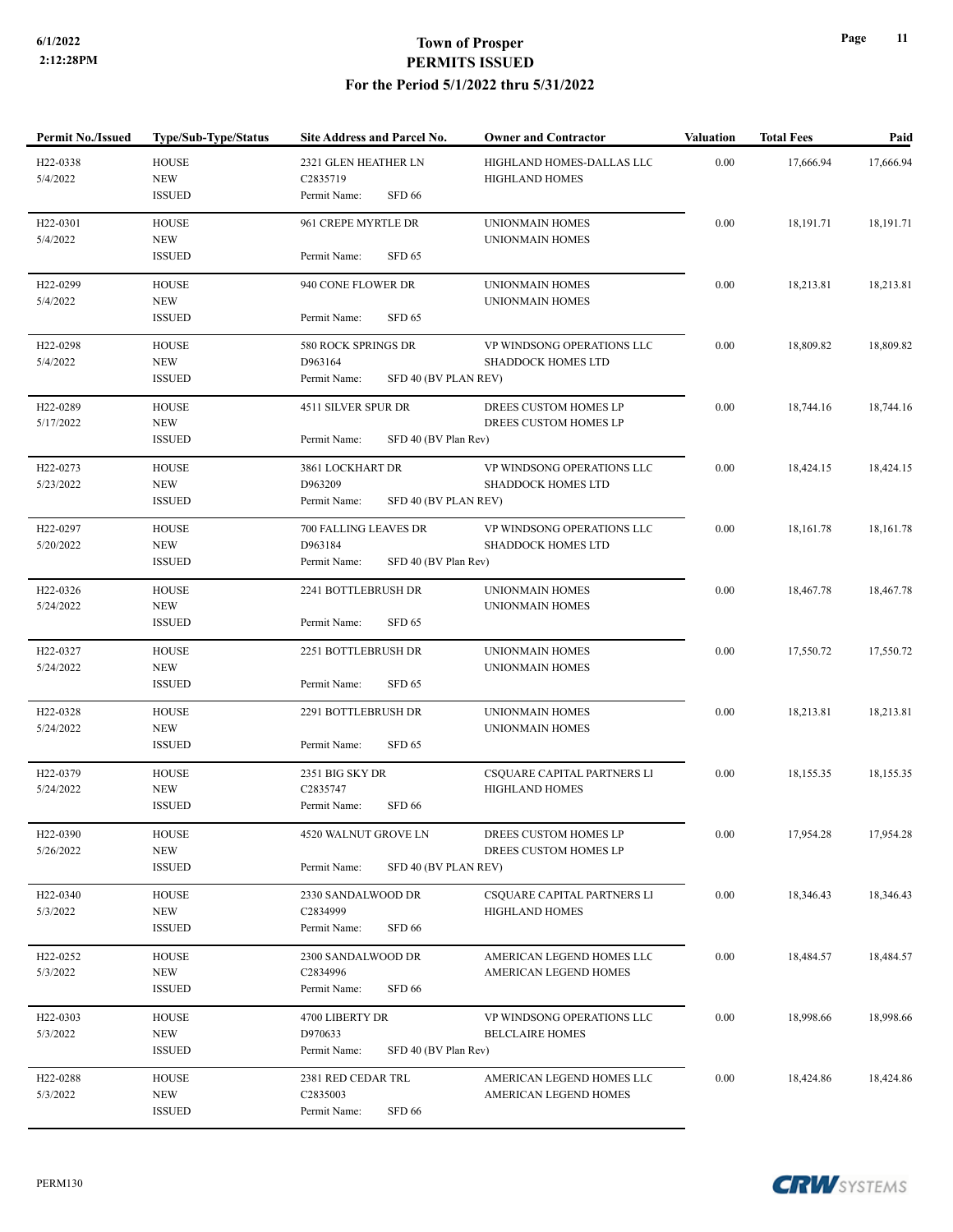| <b>Permit No./Issued</b> | <b>Type/Sub-Type/Status</b> | Site Address and Parcel No.          | <b>Owner and Contractor</b>  | <b>Valuation</b> | <b>Total Fees</b> | Paid      |
|--------------------------|-----------------------------|--------------------------------------|------------------------------|------------------|-------------------|-----------|
| H22-0287                 | <b>HOUSE</b>                | 2241 GLEN HEATHER LN                 | AMERICAN LEGEND HOMES LLC    | 0.00             | 17,909.36         | 17,909.36 |
| 5/3/2022                 | <b>NEW</b>                  | C2835714                             | AMERICAN LEGEND HOMES        |                  |                   |           |
|                          | <b>ISSUED</b>               | <b>SFD 66</b><br>Permit Name:        |                              |                  |                   |           |
| H22-0286                 | <b>HOUSE</b>                | 3020 DRIFTWOOD DR                    | LAKES AT LEGACY LLC          | 0.00             | 18,237.34         | 18,237.34 |
| 5/3/2022                 | <b>NEW</b>                  | D972313                              | <b>GRAND TEXAS HOMES INC</b> |                  |                   |           |
|                          | <b>ISSUED</b>               | <b>SFD 65</b><br>Permit Name:        |                              |                  |                   |           |
| H22-0256                 | <b>HOUSE</b>                | 661 GLENDOVER DR                     | AMERICAN LEGEND HOMES LLC    | 0.00             | 17,875.14         | 17,875.14 |
| 5/3/2022                 | <b>NEW</b>                  | C2835705                             | AMERICAN LEGEND HOMES        |                  |                   |           |
|                          | <b>ISSUED</b>               | <b>SFD 66</b><br>Permit Name:        |                              |                  |                   |           |
| H22-0247                 | <b>HOUSE</b>                | 3811 LOCKHART DR                     | SHADDOCK HOMES LTD           | 0.00             | 18,393.49         | 18,393.49 |
| 5/4/2022                 | <b>NEW</b>                  | D963204                              | <b>SHADDOCK HOMES LTD</b>    |                  |                   |           |
|                          | <b>ISSUED</b>               | SFD 40 (BV Plan Rev)<br>Permit Name: |                              |                  |                   |           |
| H22-0320                 | <b>HOUSE</b>                | 4470 OLD ROSEBUD LN                  | AMERICAN LEGEND HOMES        | 0.00             | 18,796.59         | 18,796.59 |
| 5/5/2022                 | <b>NEW</b>                  |                                      | AMERICAN LEGEND HOMES        |                  |                   |           |
|                          | <b>ISSUED</b>               | Permit Name:<br>SFD 40 (BV PLAN REV) |                              |                  |                   |           |
| H22-0336                 | <b>HOUSE</b>                | 4171 SANDHILLS LN                    | VP WINDSONG OPERATIONS LLC   | 0.00             | 17,941.45         | 17,941.45 |
| 5/17/2022                | <b>NEW</b>                  | D970434                              | <b>SHADDOCK HOMES LTD</b>    |                  |                   |           |
|                          | <b>ISSUED</b>               | Permit Name:<br>SFD 40 (BV PLAN REV) |                              |                  |                   |           |
| H <sub>22</sub> -0343    | <b>HOUSE</b>                | 2511 KATES PL                        | <b>BRITTON / PERRY HOMES</b> | 0.00             | 17,809.87         | 17,809.87 |
| 5/17/2022                | <b>NEW</b>                  |                                      | <b>BRITTON / PERRY HOMES</b> |                  |                   |           |
|                          | <b>ISSUED</b>               | Permit Name:<br><b>SFD 104</b>       |                              |                  |                   |           |
| H <sub>22</sub> -0350    | <b>HOUSE</b>                | 3850 DIXIE DR                        | SHADDOCK HOMES LTD           | 0.00             | 18,159.45         | 18,159.45 |
| 5/17/2022                | <b>NEW</b>                  |                                      | <b>SHADDOCK HOMES LTD</b>    |                  |                   |           |
|                          | <b>ISSUED</b>               | Permit Name:<br>SFD 40 (BV PLAN REV) |                              |                  |                   |           |
| H <sub>22</sub> -0403    | <b>HOUSE</b>                | 4621 GUTHRIE ST                      | <b>SOUTHGATE HOMES</b>       | 0.00             | 18,571.61         | 18,571.61 |
| 5/27/2022                | <b>NEW</b>                  |                                      | <b>SOUTHGATE HOMES</b>       |                  |                   |           |
|                          | <b>ISSUED</b>               | Permit Name:<br>SFD 40 (BV Plan Rev) |                              |                  |                   |           |
| H22-0402                 | <b>HOUSE</b>                | 4620 GUTHRIE ST                      | SOUTHGATE HOMES              | 0.00             | 18,461.16         | 18,461.16 |
| 5/27/2022                | <b>NEW</b>                  |                                      | <b>SOUTHGATE HOMES</b>       |                  |                   |           |
|                          | <b>ISSUED</b>               | Permit Name:<br>SFD 40 (BV Plan Rev) |                              |                  |                   |           |
| H22-0254                 | <b>HOUSE</b>                | 4560 WALNUT GROVE LN                 | DREES CUSTOM HOMES LP        | 0.00             | 18,504.42         | 18,504.42 |
| 5/18/2022                | <b>NEW</b>                  |                                      | DREES CUSTOM HOMES LP        |                  |                   |           |
|                          | <b>ISSUED</b>               | SFD 40 (BV PLAN REV)<br>Permit Name: |                              |                  |                   |           |
| H22-0314                 | <b>HOUSE</b>                | 1070 SANDBAR ST                      | LAKES AT LEGACY LLC          | 0.00             | 18,346.43         | 18,346.43 |
| 5/18/2022                | <b>NEW</b>                  | D972364                              | <b>SHADDOCK HOMES LTD</b>    |                  |                   |           |
|                          | <b>ISSUED</b>               | Permit Name:<br>SFD <sub>65</sub>    |                              |                  |                   |           |
| H22-0393                 | <b>HOUSE</b>                | 4520 MAYFIELD DR                     | SOUTHGATE HOMES-WINDSONG     | 0.00             | 18,007.76         | 18,007.76 |
| 5/27/2022                | <b>NEW</b>                  | D970536                              | <b>SOUTHGATE HOMES</b>       |                  |                   |           |
|                          | <b>ISSUED</b>               | SFD 40 (BV PLAN REV)<br>Permit Name: |                              |                  |                   |           |
| H22-0392                 | <b>HOUSE</b>                | 4580 GUTHRIE ST                      | <b>SOUTHGATE HOMES</b>       | 0.00             | 18,560.92         | 18,560.92 |
| 5/27/2022                | <b>NEW</b>                  |                                      | <b>SOUTHGATE HOMES</b>       |                  |                   |           |
|                          | <b>ISSUED</b>               | Permit Name:<br>SFD 40 (BV Plan Rev) |                              |                  |                   |           |
| H22-0324                 | <b>HOUSE</b>                | 4680 LIBERTY DR                      | VP WINDSONG OPERATIONS LLC   | $0.00\,$         | 18,382.79         | 18,382.79 |
| 5/20/2022                | <b>NEW</b>                  | D970634                              | <b>TRADITION HOMES</b>       |                  |                   |           |
|                          | <b>ISSUED</b>               | Permit Name:<br>SFD 40 (BV PLAN REV) |                              |                  |                   |           |
| H <sub>22</sub> -0335    | <b>HOUSE</b>                | 2360 SHADY HILL DR                   | <b>BRITTON / PERRY HOMES</b> | 0.00             | 18,613.35         | 18,613.35 |
| 5/5/2022                 | <b>NEW</b>                  |                                      | <b>BRITTON / PERRY HOMES</b> |                  |                   |           |
|                          | <b>ISSUED</b>               | Permit Name:<br>SFD 66               |                              |                  |                   |           |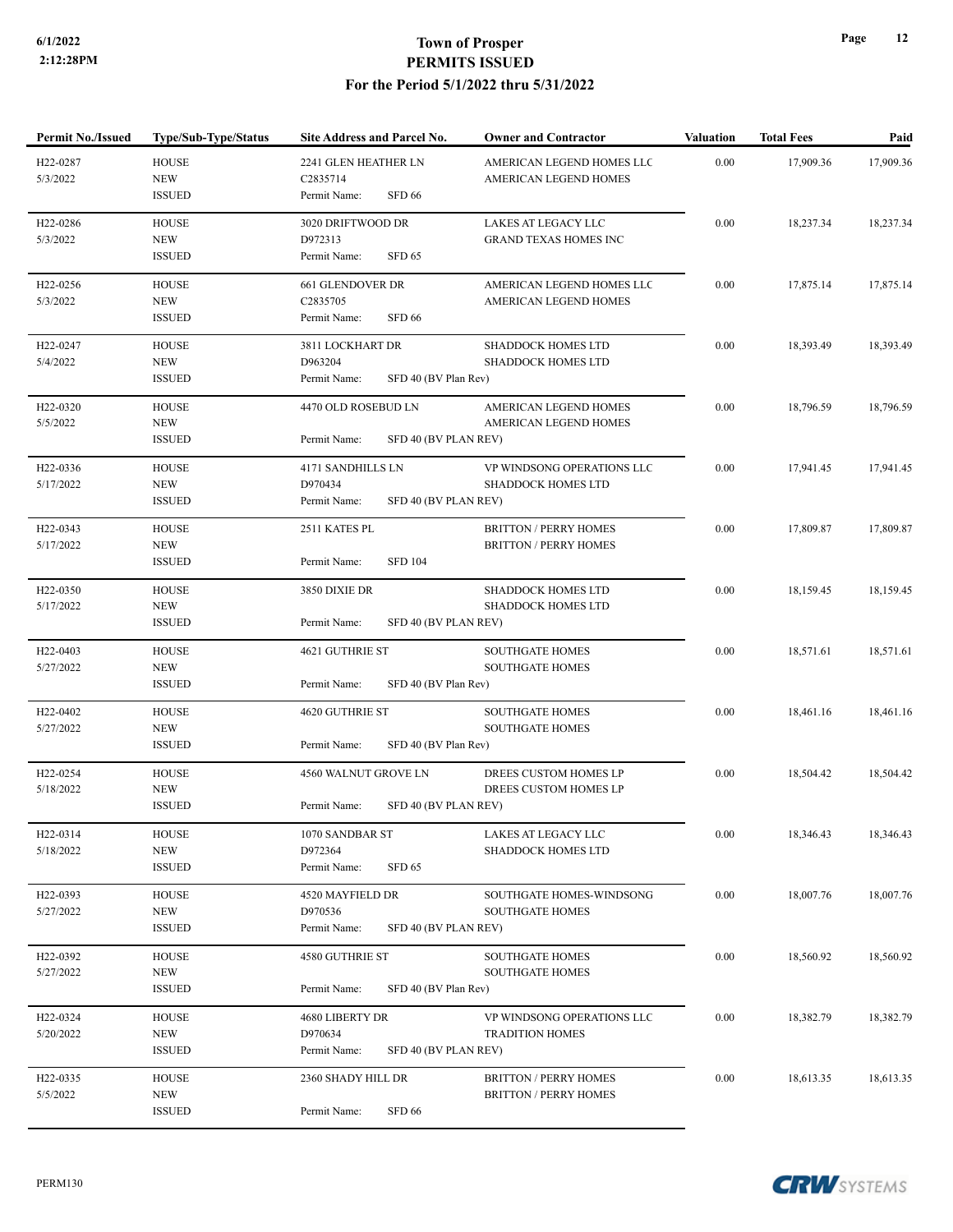| <b>Permit No./Issued</b>           | <b>Type/Sub-Type/Status</b>           | Site Address and Parcel No.                     | <b>Owner and Contractor</b>                                  | Valuation | <b>Total Fees</b> | Paid      |
|------------------------------------|---------------------------------------|-------------------------------------------------|--------------------------------------------------------------|-----------|-------------------|-----------|
| H22-0248<br>5/20/2022              | <b>HOUSE</b><br><b>NEW</b>            | 620 FALLING LEAVES DR<br>D963187                | VP WINDSONG OPERATIONS LLC<br><b>SHADDOCK HOMES LTD</b>      | 0.00      | 18,005.64         | 18,005.64 |
|                                    | <b>ISSUED</b>                         | SFD 40 (BV Plan Rev)<br>Permit Name:            |                                                              |           |                   |           |
| H <sub>22</sub> -0319              | <b>HOUSE</b>                          | 4351 SANDHILLS LN                               | VP WINDSONG OPERATIONS LLC                                   | 0.00      | 18,171.03         | 18,171.03 |
| 5/5/2022                           | <b>NEW</b><br><b>ISSUED</b>           | D970532<br>Permit Name:<br>SFD 40 (BV Plan Rev) | <b>AMERICAN LEGEND HOMES</b>                                 |           |                   |           |
|                                    |                                       |                                                 |                                                              |           |                   |           |
| H <sub>22</sub> -0193<br>5/20/2022 | <b>HOUSE</b><br><b>NEW</b>            | 4581 GUTHRIE ST                                 | <b>SOUTHGATE HOMES</b>                                       | 0.00      | 18,706.32         | 18,706.32 |
|                                    | <b>ISSUED</b>                         | Permit Name:<br>SFD 40 (BV Plan Rev)            |                                                              |           |                   |           |
| H <sub>22</sub> -0255              | <b>HOUSE</b>                          | 2230 RAINFOREST DR                              | AMERICAN LEGEND HOMES LLC                                    | 0.00      | 17,568.55         | 17,568.55 |
| 5/3/2022                           | <b>NEW</b>                            | C2835024                                        | AMERICAN LEGEND HOMES                                        |           |                   |           |
|                                    | <b>ISSUED</b>                         | <b>SFD 66</b><br>Permit Name:                   |                                                              |           |                   |           |
| H22-0281                           | <b>HOUSE</b>                          | 4500 MAYFIELD DR                                | VP WINDSONG OPERATIONS LLC                                   | 0.00      | 17,633.11         | 17,633.11 |
| 5/5/2022                           | <b>NEW</b>                            | D970534<br>SFD 40 (BV Plan Rev)                 | AMERICAN LEGEND HOMES                                        |           |                   |           |
|                                    | <b>ISSUED</b>                         | Permit Name:                                    |                                                              |           |                   |           |
| H <sub>22</sub> -0149              | <b>HOUSE</b>                          | 2361 WATERFORD WAY                              | AMERICAN LEGEND HOMES LLC                                    | 0.00      | 18,462.18         | 18,462.18 |
| 5/20/2022                          | <b>NEW</b><br>$\operatorname{ISSUED}$ | C2834955<br><b>SFD 66</b><br>Permit Name:       | AMERICAN LEGEND HOMES                                        |           |                   |           |
|                                    |                                       |                                                 |                                                              |           |                   |           |
| H22-0285<br>5/16/2022              | <b>HOUSE</b><br><b>NEW</b>            | 660 NEALE ST                                    | DREES CUSTOM HOMES LP<br>DREES CUSTOM HOMES LP               | 0.00      | 18,553.80         | 18,553.80 |
|                                    | <b>ISSUED</b>                         | SFD 40 (BV PLAN REV)<br>Permit Name:            |                                                              |           |                   |           |
| H22-0391                           | <b>HOUSE</b>                          | 4610 PAINT ROCK DR                              | SOUTHGATE HOMES                                              | 0.00      | 18,780.81         | 18,780.81 |
| 5/27/2022                          | <b>NEW</b>                            |                                                 | <b>SOUTHGATE HOMES</b>                                       |           |                   |           |
|                                    | <b>ISSUED</b>                         | Permit Name:<br>SFD 40 (BV Plan Rev)            |                                                              |           |                   |           |
| H <sub>22</sub> -0365              | <b>HOUSE</b>                          | 4210 SILVER SPUR DR                             | VP WINDSONG OPERATIONS LLC                                   | 0.00      | 18,211.67         | 18,211.67 |
| 5/19/2022                          | <b>NEW</b>                            | D970431                                         | <b>HIGHLAND HOMES</b>                                        |           |                   |           |
|                                    | <b>ISSUED</b>                         | Permit Name:<br>SFD 40 (BV Plan Rev)            |                                                              |           |                   |           |
| H22-0344                           | <b>HOUSE</b>                          | 2491 KATES PL                                   | <b>BRITTON / PERRY HOMES</b>                                 | 0.00      | 17,589.89         | 17,589.89 |
| 5/10/2022                          | <b>NEW</b><br><b>ISSUED</b>           | <b>SFD 104</b><br>Permit Name:                  | <b>BRITTON / PERRY HOMES</b>                                 |           |                   |           |
|                                    |                                       |                                                 |                                                              |           |                   |           |
| H <sub>22</sub> -0307<br>5/5/2022  | <b>HOUSE</b><br><b>NEW</b>            | 500 NEALE ST                                    | AMERICAN LEGEND HOMES<br>AMERICAN LEGEND HOMES               | 0.00      | 18,221.66         | 18,221.66 |
|                                    | <b>ISSUED</b>                         | Permit Name:<br>SFD 40 (BV PLAN REV)            |                                                              |           |                   |           |
| H <sub>22</sub> -0245              | <b>HOUSE</b>                          | 4231 MILL POND LN                               | VP WINDSONG OPERATIONS LLC                                   | 0.00      | 17,846.62         | 17,846.62 |
| 5/5/2022                           | <b>NEW</b>                            | D970467                                         | AMERICAN LEGEND HOMES                                        |           |                   |           |
|                                    | <b>ISSUED</b>                         | Permit Name:<br>SFD 40 (BV Plan Rev)            |                                                              |           |                   |           |
| I22-0014                           | <b>IRRIGATION</b>                     | 631 INDUSTRY WAY                                | CROSSLAND CONSTRUCTION CC                                    | 22,000.00 | 16,389.20         | 16,389.20 |
| 5/11/2022                          | COMMERCIAL                            |                                                 | SUPERSCAPES IRRIGATION                                       |           |                   |           |
|                                    | <b>ISSUED</b>                         | Permit Name:                                    | <b>IRRIGATION - PROSPER BUSINESS PARK</b>                    |           |                   |           |
| I22-0025                           | <b>IRRIGATION</b>                     | 2500 PLYMOUTH COLONY CIR                        | MI RINCONCITO FAMIL TRUST &                                  | 0.00      | 88.40             | 88.40     |
| 5/31/2022                          | <b>RESIDENTIAL</b>                    | C2054265                                        | DECORATIVE LANDSCAPE LLC                                     |           |                   |           |
|                                    | <b>ISSUED</b>                         | Permit Name:                                    | <b>INSTALL NEW BACKFLOW- DC to RPZ</b>                       |           |                   |           |
| I22-0022                           | <b>IRRIGATION</b>                     | 1242 CHANDLER CIR                               | CRONE MARK WILLIAM & AMY !                                   | 0.00      | 85.00             | 85.00     |
| 5/19/2022                          | RESIDENTIAL                           | C2008364                                        | CCS SPRINKLER (COLLIN COUN'                                  |           |                   |           |
|                                    | <b>ISSUED</b>                         | Permit Name:                                    | REPLACE BACKFLOW DEVICE FROM DOUBLE CHECK TO RPZ             |           |                   |           |
| I22-0020                           | <b>IRRIGATION</b>                     | 1351 WHEATLAND RD                               | <b>CAVANAUGH SEAN &amp;</b>                                  | 0.00      | 88.40             | 88.40     |
| 5/19/2022                          | RESIDENTIAL                           | C2116895                                        | AMERICAN BACKFLOW & PLUM                                     |           |                   |           |
|                                    | <b>ISSUED</b>                         | Permit Name:                                    | REPLACE DOUBLE CHECK, REWORK PIPING & INSTALL BALL VALVE/STR |           |                   |           |

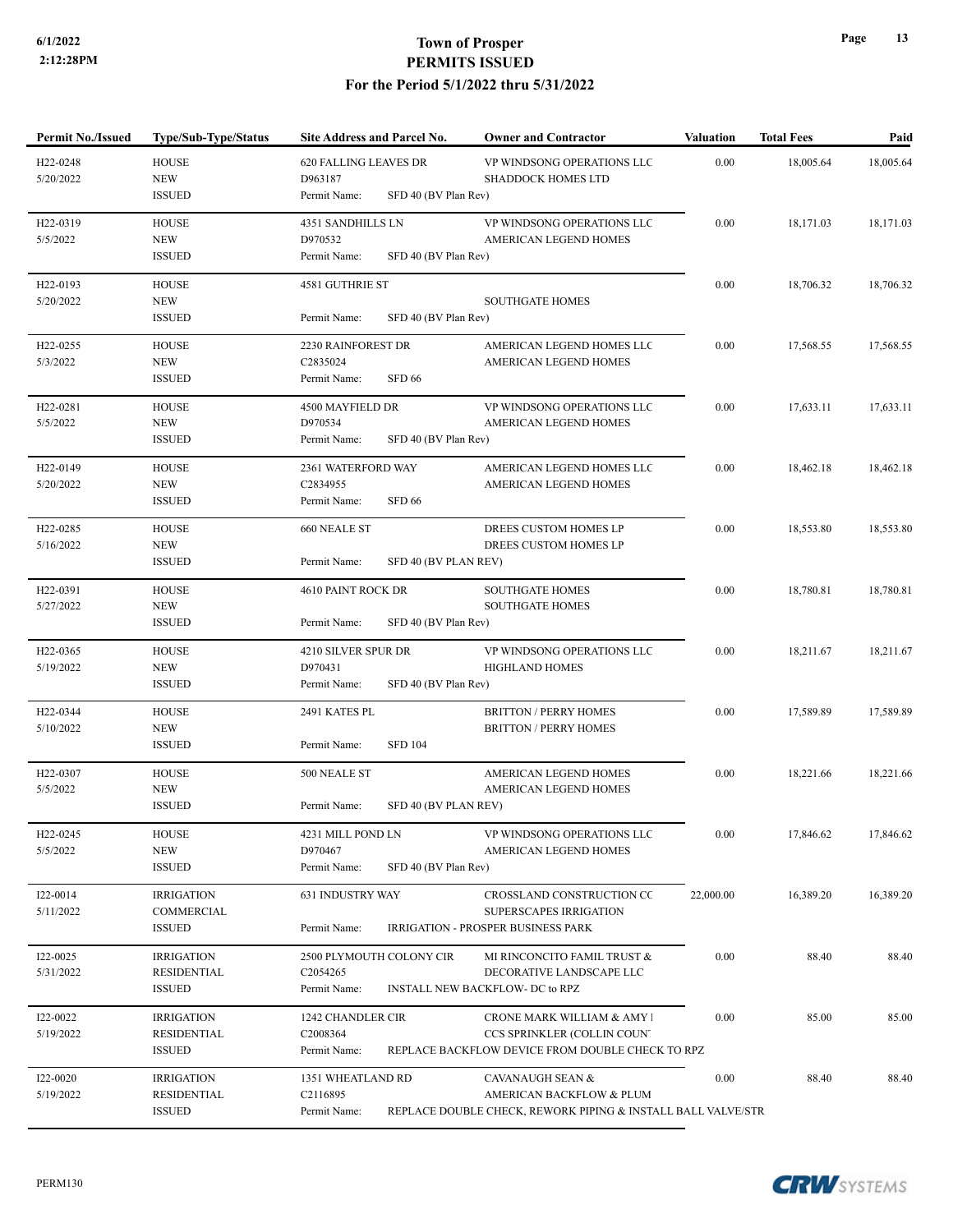| <b>Permit No./Issued</b> | Type/Sub-Type/Status                                      | Site Address and Parcel No.                                                  | <b>Owner and Contractor</b>                                                                                    | <b>Valuation</b> | <b>Total Fees</b> | Paid  |
|--------------------------|-----------------------------------------------------------|------------------------------------------------------------------------------|----------------------------------------------------------------------------------------------------------------|------------------|-------------------|-------|
| I22-0015<br>5/5/2022     | <b>IRRIGATION</b><br><b>RESIDENTIAL</b><br><b>FINALED</b> | 1809 WATERWOOD DR<br>C1856913<br>FRONT YARD IRRIGATION<br>Permit Name:       | DOKTER SHANNON JEAN & CHR<br>DECORATIVE LANDSCAPE LLC                                                          | 0.00             | 57.20             | 57.20 |
| I22-0018<br>5/20/2022    | <b>IRRIGATION</b><br>RESIDENTIAL<br><b>ISSUED</b>         | 2201 BRADFORD DR<br>C2054223<br>Permit Name:                                 | STARRETT MARY REVOCABLE L<br><b>RUBIO'S IRRIGATION</b><br>INSTALLING A NEW RPZ BACK FLOW ON IRRIGATION SYSTEM  | 1,600.00         | 57.20             | 57.20 |
| I22-0017<br>5/12/2022    | <b>IRRIGATION</b><br>COMMERCIAL<br><b>ISSUED</b>          | 209 S CHURCH ST<br>C976938<br>Permit Name:<br><b>IRRIGATION INSTALLATION</b> | PROSPER ASSISTED LIVING LP<br>HAYNES LANDSCAPE AND MAIN                                                        | 0.00             | 57.20             | 57.20 |
| M22-0023<br>5/6/2022     | MECHANICAL<br><b>RESIDENTIAL</b><br><b>ISSUED</b>         | 1731 BROOKSIDE DR<br>C <sub>2576273</sub><br>Permit Name:                    | HERRERA ALEX III & TANYA<br>COOL AIR MECHANICAL<br>REMOVE OLD HVAC REPLACE WITH NEW                            | 22,589.00        | 62.40             | 62.40 |
| M22-0022<br>5/6/2022     | MECHANICAL<br><b>RESIDENTIAL</b><br><b>ISSUED</b>         | 770 TEXANA DR<br>C <sub>2612143</sub><br>Permit Name:                        | <b>GOMEZ CARLOS &amp; QUETZALLI</b><br>COOL AIR MECHANICAL<br>REMOVE OLD HVAC REPLACE WITH NEW                 | 22,642.00        | 62.40             | 62.40 |
| M22-0021<br>5/3/2022     | MECHANICAL<br>COMMERCIAL<br><b>FINALED</b>                | 154 DYLAN DR SUITE A B<br><b>ADD TWO 3.5TON A/C UNITS</b><br>Permit Name:    | 100X EQUINE<br><b>BLESSED AIR &amp; REFRIGERATION</b>                                                          | 0.00             | 93.60             | 93.60 |
| M22-0028<br>5/17/2022    | MECHANICAL<br><b>RESIDENTIAL</b><br><b>ISSUED</b>         | 901 WILLOWMIST DR<br>C2129244<br>Permit Name:                                | HUDNALL STEPHEN A & BREND/<br>ADVENT AIR CONDITIONING<br>REPLACEMENT OF 1 COMPLETE HVAC SYSTEM                 | 0.00             | 62.40             | 62.40 |
| M22-0027<br>5/20/2022    | MECHANICAL<br>RESIDENTIAL<br><b>ISSUED</b>                | 3020 BROOKGREEN CT<br>C2556447<br>Permit Name:                               | <b>BARNES JONATHON D &amp; TRACI I</b><br>A#1 AIR<br>REPLACING 5 TON GAS SYSTEM                                | 13,224.00        | 62.40             | 62.40 |
| M22-0025<br>5/20/2022    | MECHANICAL<br>RESIDENTIAL<br><b>ISSUED</b>                | 560 WILLOW RUN<br>C2551304<br>Permit Name:                                   | PITMAN JASON E<br>A#1 AIR<br>REPLACING 3 TON GAS SYSTEM                                                        | 14,965.00        | 62.40             | 62.40 |
| M22-0033<br>5/27/2022    | MECHANICAL<br>RESIDENTIAL<br><b>ISSUED</b>                | 640 CREEK VIEW DR<br>C <sub>2051158</sub><br>Permit Name:                    | LITTLEFIELD MICHAEL G<br>ADVENT AIR CONDITIONING<br>REPLACE COMPLETE HVAC SYSTEM                               | 15,500.00        | 62.40             | 62.40 |
| M22-0031<br>5/24/2022    | MECHANICAL<br><b>RESIDENTIAL</b><br><b>ISSUED</b>         | 801 MOSS GLEN DR<br>C2686908<br>Permit Name:                                 | <b>GILBERT STEPHEN &amp; CONNIE</b><br>ON TIME EXPERTS- Mechanical<br>REPLACE CONDENSER AND COIL               | 13,084.00        | 62.40             | 62.40 |
| M22-0032<br>5/24/2022    | MECHANICAL<br><b>RESIDENTIAL</b><br><b>ISSUED</b>         | 1750 ELMHURST CT<br>C2529095<br>Permit Name:                                 | NUTT CHRISTOPHER PAUL &<br>RELIANT HEATING & AIR CONDI<br>REPLACE 1 FULL HVAC SYSTEM REPLACEMENT               | 25,064.00        | 62.40             | 62.40 |
| M22-0026<br>5/16/2022    | MECHANICAL<br><b>RESIDENTIAL</b><br><b>ISSUED</b>         | 831 WOODVIEW DR<br>C2553467<br>Permit Name:                                  | THOMAS-MOORE CEDRIAL & CO<br>CRAWFORD SERVICES-MECHAN<br>INSTALL 1-4 TON & 1-5 TON SPEED AIRCONDITIONG SYSTEMS | 34,505.36        | 93.60             | 93.60 |
| M22-0034<br>5/27/2022    | MECHANICAL<br><b>RESIDENTIAL</b><br><b>ISSUED</b>         | 1761 SILVERLEAF CT<br>C2529099<br>Permit Name:                               | MULLINS DONALD K &<br>WEBSTER MECHANICAL LLC<br>REPLACE 3 & 4 TON HVAC SYSTEMS                                 | 16,000.00        | 93.60             | 93.60 |
| PL22-0092<br>5/25/2022   | PLUMBING<br><b>RESIDENTIAL</b><br><b>ISSUED</b>           | 741 EVENING SUN DR<br>C2692967<br>Permit Name:                               | FINDLAY ROBERT M & CHRISTY<br><b>CROWN PLUMBING</b><br>INTALL WHOLE HOME WATER SOFTENER W/ RPZ BACKFLOW        | 0.00             | 88.40             | 88.40 |
| PL22-0087<br>5/6/2022    | PLUMBING<br><b>RESIDENTIAL</b><br><b>ISSUED</b>           | 526 STONE CREEK DR<br>C <sub>2051192</sub><br>Permit Name:                   | PERCIVAL KEVIN & DENISE<br><b>LEGACY PLUMBING</b><br>REPLACING 50 GAL GAS WATER HEATER IN THE ATTIC            | 1,800.00         | 62.40             | 62.40 |

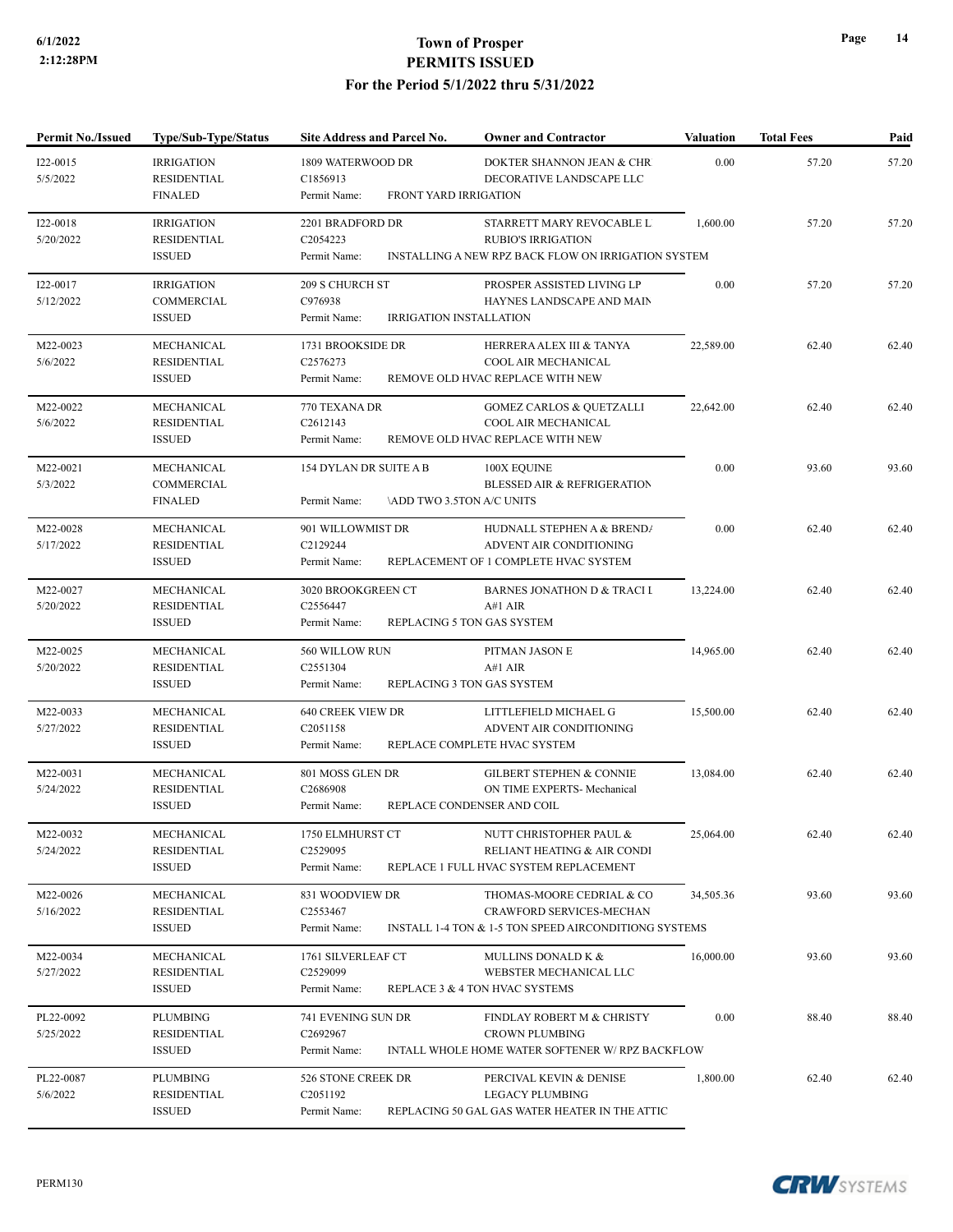| <b>Permit No./Issued</b> | <b>Type/Sub-Type/Status</b>                             | Site Address and Parcel No.                               | <b>Owner and Contractor</b>                                                                                                    | <b>Valuation</b> | <b>Total Fees</b> | Paid  |
|--------------------------|---------------------------------------------------------|-----------------------------------------------------------|--------------------------------------------------------------------------------------------------------------------------------|------------------|-------------------|-------|
| PL22-0085<br>5/4/2022    | <b>PLUMBING</b><br><b>RESIDENTIAL</b><br><b>FINALED</b> | 831 WOODVIEW DR<br>C <sub>2553467</sub><br>Permit Name:   | THOMAS-MOORE CEDRIAL & CO<br><b>SAME DAY WATER HEATERS</b><br><b>INSTALL 50 GALLON GAS WATER HEATER</b>                        | 1,300.00         | 62.40             | 62.40 |
| PL22-0099<br>5/25/2022   | <b>PLUMBING</b><br><b>RESIDENTIAL</b><br><b>FINALED</b> | 990 TUMBLEWEED DR<br>C2664432<br>Permit Name:             | <b>BEASLEY RICH H</b><br><b>LEGACY PLUMBING</b><br>REPLACE 2 - 50 GAL GAS WATER HEATERS IN GARAGE                              | 3,200.00         | 93.60             | 93.60 |
| PL22-0083<br>5/3/2022    | <b>PLUMBING</b><br><b>RESIDENTIAL</b><br><b>FINALED</b> | 2321 CRIPPLE CREEK DR<br>C2628196<br>Permit Name:         | LYNCH CHATELLE & DEDRICK B<br>C & W PLUMBING<br>FRESH HOT WTR SLAB LEAK VIA TUNNEL                                             | 5,100.00         | 62.40             | 62.40 |
| PL22-0097<br>5/24/2022   | <b>PLUMBING</b><br>RESIDENTIAL<br><b>ISSUED</b>         | <b>1950 MOUNTAIN CREEK LN</b><br>C2726622<br>Permit Name: | MORABITO TIMOTHY R & HILLA<br>CROWN PLUMBING<br>INSTALL WHOLE HOME WATER SOFTENER WITH RPZ BACKFLOW DEVICE                     | 3,200.00         | 88.40             | 88.40 |
| PL22-0084<br>5/3/2022    | <b>PLUMBING</b><br><b>RESIDENTIAL</b><br><b>FINALED</b> | 1000 ELK RIDGE RD<br>C2628525<br>Permit Name:             | KNEBEL KURT C & CARLENE L<br>C & W PLUMBING<br><b>INSTALL REPLACEMENT 2 WATER HEATERS</b>                                      | 4,500.00         | 93.60             | 93.60 |
| PL22-0098<br>5/23/2022   | <b>PLUMBING</b><br>COMMERCIAL<br><b>ISSUED</b>          | 600 INDUSTRY WAY SUITE 40<br>C2790651<br>Permit Name:     | <b>CROSSLAND TEXAS INDUSTRIAI</b><br>HERNAN HERNANDEZ PLUMBIN<br>GAS REPAIR AND TEST - DUE TO GAS LEAK                         | 900.00           | 62.40             | 62.40 |
| PL22-0094<br>5/18/2022   | <b>PLUMBING</b><br><b>RESIDENTIAL</b><br><b>FINALED</b> | 740 BUTCHART DR<br>C2645582<br>Permit Name:               | MCLAUGHLIN THOMAS LEETH &<br><b>BERKEYS PLUMBING</b><br>REPLACE 2 - 50 GAL GAS WATER HEATERS IN ATTIC                          | 7,100.00         | 93.60             | 93.60 |
| PL22-0095<br>5/18/2022   | <b>PLUMBING</b><br><b>RESIDENTIAL</b><br><b>FINALED</b> | 1701 GREENWOOD CT<br>C2576319<br>Permit Name:             | CRAIL JOHN M III & ARLENE M<br><b>CTX PLUMBING</b><br><b>INSTALL 2 - 50GAL GAS WATER HEATERS GARAGE</b>                        | 2,000.00         | 93.60             | 93.60 |
| PL22-0096<br>5/18/2022   | PLUMBING<br><b>RESIDENTIAL</b><br><b>ISSUED</b>         | 2481 BREEZYPOINT CIR<br>C2606116<br>Permit Name:          | <b>WALKER AMY</b><br><b>CROWN PLUMBING</b><br>INSTALL GAS LINE FROM METER TO POOL HEATER AT BACK OF HOME                       | 0.00             | 93.60             | 93.60 |
| PL22-0093<br>5/16/2022   | <b>PLUMBING</b><br><b>RESIDENTIAL</b><br><b>ISSUED</b>  | 5700 GLENCOE DR<br>D564053<br>Permit Name:                | ZMORZYNSKI, STAN & COLETTE<br>PELAYO PLUMBING<br>INSTALLATION OF 1 50 GAL WATER HEATER IN GARAGE                               | 1,800.00         | 62.40             | 62.40 |
| PL22-0082<br>5/2/2022    | <b>PLUMBING</b><br><b>RESIDENTIAL</b><br><b>FINALED</b> | 3750 DOGWOOD DR<br>C2698478<br>Permit Name:               | STOGSDILL ROBERT W & NANCY<br><b>CROWN PLUMBING</b><br>INSTALL FILTER/DESCALER IN GARAGE WITH RPZ                              | 2,000.00         | 62.40             | 62.40 |
| PL22-0101<br>5/25/2022   | PLUMBING<br>COMMERCIAL<br><b>FINALED</b>                | 1051 S PRESTON RD<br>Permit Name:                         | <b>BRANNAN PALECK</b><br><b>BLAIR DESIGN &amp; CONSTRUCTIO</b><br>REPLACE 10 GAL ELECTRIC WATER HEATER INLET AND OUTLET FOR WH | 1,909.54         | 93.60             | 93.60 |
| PL22-0103<br>5/25/2022   | PLUMBING<br><b>RESIDENTIAL</b><br><b>FINALED</b>        | 1091 TERRACE MANOR DR<br>C2139684<br>Permit Name:         | DE ANDA RODOLFO JR & NICOLI<br>C & W PLUMBING<br>REPLACE TWO 50GAL GAS WATER HEATER IN ATTIC                                   | 7,300.00         | 93.60             | 93.60 |
| PL22-0102<br>5/26/2022   | PLUMBING<br><b>RESIDENTIAL</b><br><b>FINALED</b>        | 820 TABLE ROCK DR<br>C2508556<br>Permit Name:             | RICHARDSON KEITH & KAREN<br>C & W PLUMBING<br>REPLACE GAS WATER HEATER 2ND FLOOR ATTIC                                         | 1,200.00         | 62.40             | 62.40 |
| PL22-0106<br>5/26/2022   | PLUMBING<br>RESIDENTIAL<br><b>FINALED</b>               | 207 E SEVENTH ST<br>C968778<br>Permit Name:               | DAKAKE LE ANN<br>S.W.A.T. PLUMBING, LLC<br>REPAIR ON SEWER LINE IN YARD                                                        | 2,500.00         | 62.40             | 62.40 |
| PL22-0091<br>5/27/2022   | PLUMBING<br><b>RESIDENTIAL</b><br><b>ISSUED</b>         | 700 CALAVERAS CT<br>C2577809<br>Permit Name:              | <b>CZARNECKY GREGORY &amp; LESLII</b><br><b>LEGACY PLUMBING</b><br>REPLACE 1 50 GAL GAS WTR HEATER LEFT SIDE OF GARAGE         | 2,168.00         | 62.40             | 62.40 |

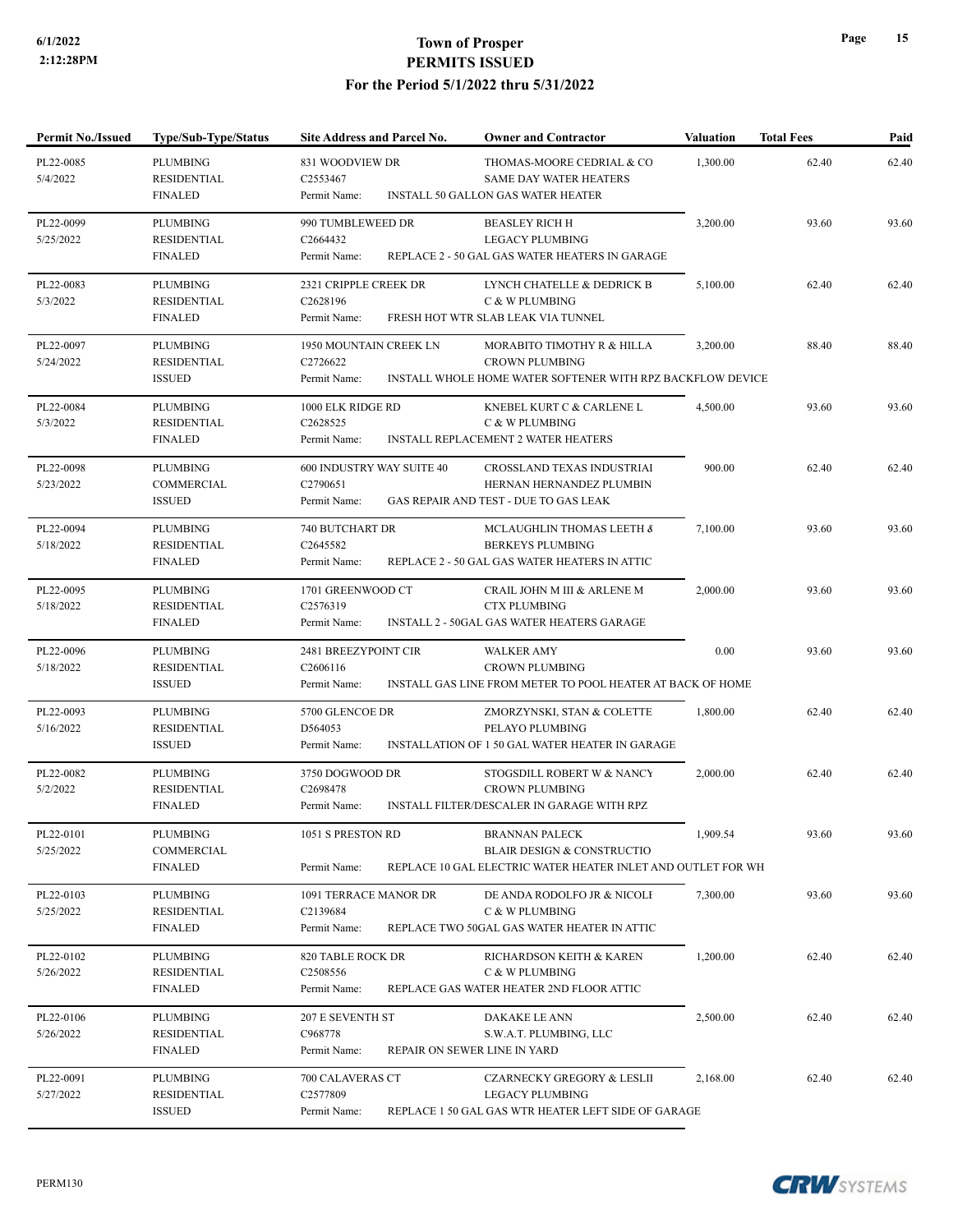| Permit No./Issued                  | Type/Sub-Type/Status                                   | Site Address and Parcel No.                                         | <b>Owner and Contractor</b>                                                                                 | <b>Valuation</b> | <b>Total Fees</b> | Paid   |
|------------------------------------|--------------------------------------------------------|---------------------------------------------------------------------|-------------------------------------------------------------------------------------------------------------|------------------|-------------------|--------|
| PL22-0088<br>5/9/2022              | <b>PLUMBING</b><br><b>RESIDENTIAL</b><br><b>ISSUED</b> | 2230 WHETSTONE WAY<br>C2802370<br>Permit Name:                      | NTUI CHARLES ETANG & CLAUL<br>AMAZING WATER DESIGNS INC<br><b>INSTALL A GAS LINE FOR A GRILL</b>            | 500.00           | 93.60             | 93.60  |
| PL22-0105<br>5/27/2022             | <b>PLUMBING</b><br>RESIDENTIAL<br><b>ISSUED</b>        | 4330 MESA DR<br>C2678581<br>Permit Name:                            | MEREDITH MICHAEL &<br>ON TIME EXPERTS- Plumbing<br>INSTALL WATER SOFTENER OUTSIDE                           | 4,700.00         | 88.40             | 88.40  |
| PL22-0086<br>5/6/2022              | <b>PLUMBING</b><br>RESIDENTIAL<br><b>FINALED</b>       | 1311 KIRKWOOD LN<br>C2612792<br>Permit Name:                        | EILAND ROY EDWARD & LINDA!<br>ARS RESCUE ROOTER<br>INSTALLING 50 GALLON GAS WATER HEATER                    | 1,992.00         | 62.40             | 62.40  |
| PL22-0089<br>5/12/2022             | PLUMBING<br>RESIDENTIAL<br><b>FINALED</b>              | 1200 PACKSADDLE TRL<br>C2637607<br>Permit Name:                     | ADAMEC MICHAEL J<br>SAME DAY WATER HEATERS<br>INSTALL 2 50 GALLON GAS WATER HEATER                          | 1,300.00         | 93.60             | 93.60  |
| PL22-0100<br>5/25/2022             | <b>PLUMBING</b><br><b>RESIDENTIAL</b><br><b>ISSUED</b> | 1620 WINDING CREEK RD<br>C2117345<br>Permit Name:                   | ALDER JASON D &<br>BENJAMIN FRANKLIN PLUMBIN<br>INSTALL RHEEM TANKLESS WTR HEATER UPGRD TO 3/4 GAS IN ATTIC | 10,359.00        | 62.40             | 62.40  |
| PL22-0107<br>5/31/2022             | <b>PLUMBING</b><br>RESIDENTIAL<br><b>ISSUED</b>        | 1530 SWEETWATER LN<br>C2748590<br>Permit Name:                      | TRAYNER NATHAN & MEGAN L<br>ALEXANDER PLUMBING<br>GAS TEST- LEAK AT OUTSIDE GRILL REPAIRED                  | 1,000.00         | 93.60             | 93.60  |
| P22-0116<br>5/20/2022              | <b>POOL</b><br>POOL/SPA COMBINATION<br><b>ISSUED</b>   | 2971 SUNNY HILL LN<br>C2702283<br>Permit Name:                      | <b>RAMOS RENE &amp; SARA</b><br><b>METROPLEX POOLS</b><br>POOL AND SPA COMB SEE ATTACHED                    | 0.00             | 312.00            | 312.00 |
| P22-0102<br>5/20/2022              | <b>POOL</b><br>POOL/SPA COMBINATION<br><b>ISSUED</b>   | 2241 ARBOL WAY<br>C2720810<br>Permit Name:                          | LOCKYER DAVID GILBERT & JEA<br>CNC CONCRETE LLC<br><b>BUILDING SWIMMING POOL/SPA</b>                        | 100,000.00       | 312.00            | 312.00 |
| P22-0063<br>5/20/2022              | <b>POOL</b><br>POOL/SPA COMBINATION<br><b>ISSUED</b>   | 960 RUSTIC LN<br>C2696093<br>Permit Name:                           | HAY TIMOTHY A & SHERI D<br><b>FOUR RIVERS POOLS</b><br>CONSTRUCTION OF INGROUND POOL AND SPA                | 107,000.00       | 312.00            | 312.00 |
| P22-0134<br>5/31/2022              | POOL<br>POOL/SPA COMBINATION<br><b>ISSUED</b>          | 4700 SILVER CLIFF DR<br>D970564<br>Permit Name:                     | FRANK & CHELSEA SEVIANE<br><b>GOLD MEDAL POOLS</b><br>NEW IN-GROUND SWIMMING POOL WITH SPA                  | 50,000.00        | 312.00            | 312.00 |
| P22-0117<br>5/4/2022               | <b>POOL</b><br>POOL/SPA COMBINATION<br><b>ISSUED</b>   | 1581 ST PETER LN<br>C2765851<br>Permit Name:                        | NEWMAN LIVING TRUST<br><b>EXPERTPOOLS LLC</b><br>CONSTRUCT OF POOL AND SPA                                  | 49,000.00        | 312.00            | 312.00 |
| P <sub>22</sub> -0129<br>5/31/2022 | POOL<br>POOL/SPA COMBINATION<br><b>ISSUED</b>          | 4240 PEPPERVINE LN<br>D654271<br>Permit Name:                       | FLIH, MOHAMMED & AMANDA<br>RIVERBEND SANDLER POOLS<br>CONSTRUCT GUNITE POOL AND SPA                         | 77,000.00        | 300.00            | 300.00 |
| P22-0101<br>5/10/2022              | <b>POOL</b><br>POOL/SPA COMBINATION<br><b>ISSUED</b>   | 2091 CORNELL DR<br>C2812824<br>Permit Name:                         | CLEMONS ALLISON R & ROMERO<br><b>BLUE HAVEN POOLS</b><br>BUILD INGROUND GUNITE SWIMMING POOL & SPA          | 95,000.00        | 312.00            | 312.00 |
| P22-0123<br>5/16/2022              | <b>POOL</b><br>POOL/SPA COMBINATION<br><b>ISSUED</b>   | 1710 CARUTH DR<br>C2802983<br>Permit Name:<br>INGROUND POOL AND SPA | DREES CUSTOM HOMES LP<br>FOLEY CUSTOM POOLS- POOL                                                           | 75,000.00        | 312.00            | 312.00 |
| P22-0133<br>5/31/2022              | POOL<br>POOL/SPA COMBINATION<br><b>ISSUED</b>          | 4610 SUMMERVILLE LN<br>D970544<br>Permit Name:                      | M<br><b>GOLD MEDAL POOLS</b><br>NEW IN-GROUND SWIMMING POOL WITH SPA                                        | 85,000.00        | 312.00            | 312.00 |
| P22-0132<br>5/31/2022              | <b>POOL</b><br>POOL/SPA COMBINATION<br><b>ISSUED</b>   | 501 DARIAN DR<br>C2629430<br>Permit Name:                           | MOENKE RYAN L & SARAH E<br>RIVERBEND SANDLER POOLS<br>CONSTRUCT GUNITE POOL AND SPA                         | 77,000.00        | 300.00            | 300.00 |

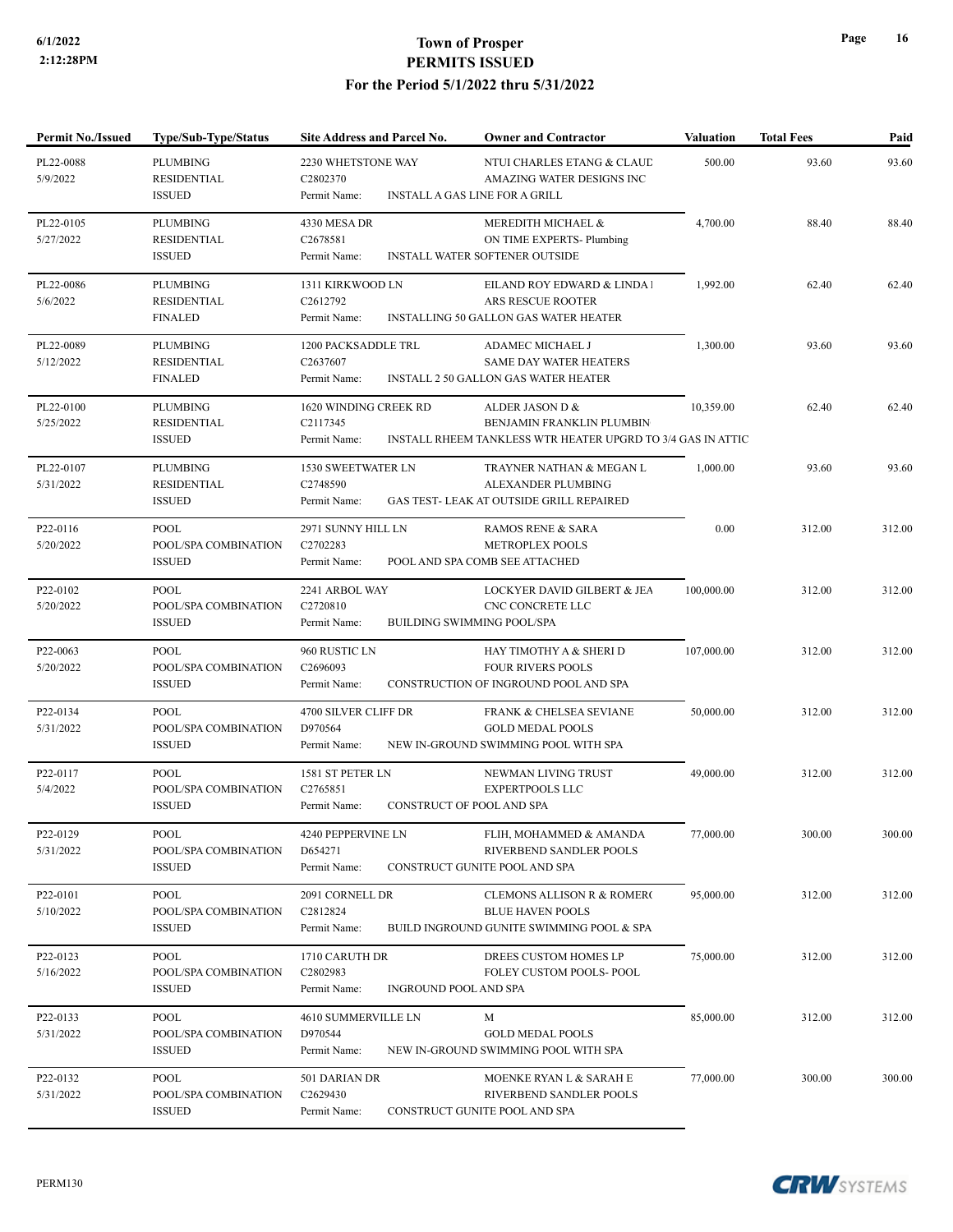P22-0119

### **6/1/2022 Town of Prosper PERMITS ISSUED For the Period 5/1/2022 thru 5/31/2022**

**Permit No./Issued Type/Sub-Type/Status Site Address and Parcel No. Owner and Contractor Valuation Total Fees Paid**

MOORE MELISSA ANNETTE REVOCABLE TRUST POOL 100,000.00 312.00 312.00

3510 AMBERWOOD LN

| 5/20/2022                          | POOL/SPA COMBINATION<br><b>ISSUED</b>                | C2069234<br>Permit Name:                                                     | CNC CONCRETE LLC<br><b>BUILD SWIMMING POOL AND SPA</b>                                                         |            |        |        |
|------------------------------------|------------------------------------------------------|------------------------------------------------------------------------------|----------------------------------------------------------------------------------------------------------------|------------|--------|--------|
| P22-0126<br>5/20/2022              | POOL<br>POOL (IN GROUND)<br><b>ISSUED</b>            | 361 HIGHBRIDGE LN<br>C2822472<br>Permit Name:                                | MCMAHON KEVIN M & MICHALI<br>POOL STOP CUSTOM POOLS<br>CONSTRUCT A GUNITE POOL & SPA                           | 95,000.00  | 300.00 | 300.00 |
| P22-0131<br>5/31/2022              | POOL<br>POOL/SPA COMBINATION<br><b>ISSUED</b>        | 150 DARIAN DR<br>C2733202<br>Permit Name:                                    | <b>BRIAN KLINE</b><br>RIVERBEND SANDLER POOLS<br>CONSTRUCT GUNITE POOL AND SPA                                 | 77,000.00  | 300.00 | 300.00 |
| P22-0108<br>5/2/2022               | POOL<br>POOL (IN GROUND)<br><b>ISSUED</b>            | 711 WHITNEY CT<br>C2508551<br>Permit Name:                                   | CHAMBLEE HAROLD LANE & CC<br><b>AQUAMARINE POOLS OF DFW</b><br>IN GROUND PREFAB FIBERLASS POOL                 | 92,039.48  | 364.00 | 364.00 |
| P22-0095<br>5/3/2022               | <b>POOL</b><br>POOL/SPA COMBINATION<br><b>ISSUED</b> | 2120 BRYN MAWR DR<br>C2812716<br>POOL AND SPA<br>Permit Name:                | <b>IVANOV MERIANNA</b><br>PRESTIGE POOL AND PATIO                                                              | 55,000.00  | 312.00 | 312.00 |
| P22-0130<br>5/24/2022              | POOL<br>POOL/SPA COMBINATION<br><b>ISSUED</b>        | 161 DARIAN DR<br>C2733079<br>Permit Name:                                    | MELGAR HENRY & LAURIE A<br><b>ROBERTSON POOLS</b><br>CONSTRUCT GUNITE POOL AND SPA                             | 75,000.00  | 312.00 | 312.00 |
| P22-0136<br>5/23/2022              | POOL<br>POOL/SPA COMBINATION<br><b>ISSUED</b>        | 4191 WILEY HILL DR<br>Permit Name:                                           | <b>MATT CASH</b><br><b>GOLD MEDAL POOLS</b><br>NEW IN-GROUND SWIMMING POOL WITH SPA                            | 55,000.00  | 312.00 | 312.00 |
| P <sub>22</sub> -0125<br>5/18/2022 | POOL<br>POOL (IN GROUND)<br><b>ISSUED</b>            | 2200 BRYN MAWR DR<br>C2812722<br>Permit Name:                                | RAMIREZ JAMIE ANN<br>Shellback Design LLC<br>NEW INGROUND GUNITE SWIMMING POOL                                 | 0.00       | 312.00 | 312.00 |
| P22-0091<br>5/18/2022              | POOL<br>POOL/SPA COMBINATION<br><b>APPROVED</b>      | 1171 OLYMPIA LN<br>C2760808<br>Permit Name:                                  | WILFORD ASHLEIGH D & DAVID<br><b>DALLAS CURB APPEAL</b><br>NEW UNDERGROUND POOL AND SPA                        | 50,000.00  | 312.00 | 312.00 |
| P22-0060<br>5/13/2022              | POOL<br>POOL/SPA COMBINATION<br><b>ISSUED</b>        | 3441 GLACIER POINT CT<br>C2738265<br>Permit Name:                            | <b>BALES BRAD &amp; JESSICA</b><br><b>EXCLUSIVE POOL AND PATIO</b><br><b>BUILDING POOL/SPA IN BACK OF HOME</b> | 165,000.00 | 312.00 | 312.00 |
| P22-0106<br>5/5/2022               | <b>POOL</b><br>POOL/SPA COMBINATION<br><b>ISSUED</b> | <b>1841 MOUNTAIN CREEK LN</b><br>C2695728<br>Permit Name:<br>Pool            | PLATA JESUS A<br><b>JESUS A PLATA</b>                                                                          | 100,388.92 | 312.00 | 312.00 |
| P <sub>22</sub> -0120<br>5/18/2022 | POOL<br>POOL/SPA COMBINATION<br>ISSUED               | 1251 KIRKWOOD LN<br>C2612786<br>Permit Name:<br><b>INGROUND POOL AND SPA</b> | VALLADON JOSHUA MARTIN & L<br><b>BRIGHT POOLS LLC</b>                                                          | 0.00       | 312.00 | 312.00 |
| P22-0089<br>5/13/2022              | POOL<br>POOL/SPA COMBINATION<br><b>ISSUED</b>        | 1620 CARUTH DR<br>C2802977<br>Permit Name:                                   | <b>BREASHEARS MICHAEL &amp; ZORA</b><br><b>EXCLUSIVE POOL AND PATIO</b><br>BUILDING POOL/SPA IN BACK OF HOME   | 0.00       | 312.00 | 312.00 |
| P22-0083<br>5/4/2022               | POOL<br>POOL/SPA COMBINATION<br><b>ISSUED</b>        | 1631 COTTONWOOD TRL<br>C2800353<br>Permit Name:<br>POOL AND SPA              | <b>MORO KOLE</b><br>PRESTIGE POOL AND PATIO                                                                    | 55,000.00  | 312.00 | 312.00 |
| P21-0494<br>5/18/2022              | POOL<br>POOL/SPA COMBINATION<br><b>ISSUED</b>        | 3020 GENTLE CREEK TRL<br>C2702226<br>Permit Name:                            | CASE CHRISTOPHER & KELLI M<br>COLLIN BRYAN CONSTRUCTION<br>SWIMMING POOL/SPA AND DECKING INSTALLATION          | 145,419.94 | 312.00 | 312.00 |
| P22-0113<br>5/17/2022              | POOL<br>POOL/SPA COMBINATION<br><b>ISSUED</b>        | 4181 FREEMAN WAY<br>D959717<br>Permit Name:                                  | <b>JAVIER BARRAGAN</b><br>RIVERBEND SANDLER POOLS<br>CONSTRUCT GUNITE POOL AND SPA                             | 77,000.00  | 300.00 | 300.00 |

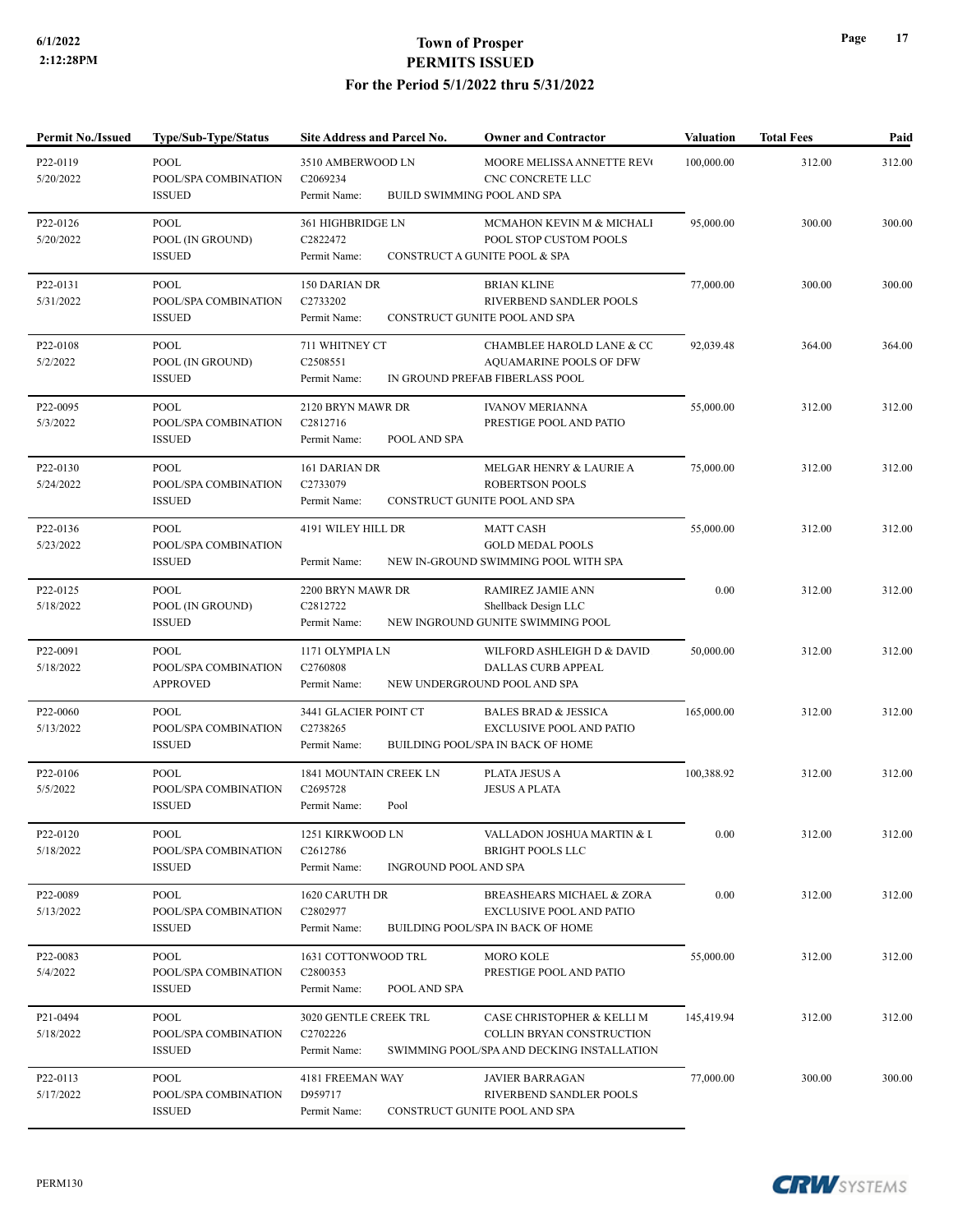| <b>Permit No./Issued</b> | <b>Type/Sub-Type/Status</b>                            | Site Address and Parcel No.                                                | <b>Owner and Contractor</b>                                                                                     | <b>Valuation</b> | <b>Total Fees</b> | Paid   |
|--------------------------|--------------------------------------------------------|----------------------------------------------------------------------------|-----------------------------------------------------------------------------------------------------------------|------------------|-------------------|--------|
| P22-0128<br>5/18/2022    | <b>POOL</b><br>POOL/SPA COMBINATION<br><b>ISSUED</b>   | 831 WRIGHT LN<br>C2764362<br>POOL AND SPA<br>Permit Name:                  | MITCHELL EDMUND MICHAEL &<br>PRESTIGE POOL AND PATIO                                                            | 0.00             | 312.00            | 312.00 |
| P22-0080<br>5/11/2022    | POOL<br>POOL (IN GROUND)<br><b>ISSUED</b>              | 3110 RENMUIR DR<br>D701289<br>Permit Name:                                 | <b>DAVID GLENICZAK</b><br>FIBERGLASS POOL GUYZ<br>INSTALLING INGROUND FIBERGLASS SWIMMING POOL                  | 0.00             | 312.00            | 312.00 |
| P22-0124<br>5/10/2022    | POOL<br>POOL/SPA COMBINATION<br><b>ISSUED</b>          | 711 ALTON DR<br>Permit Name:                                               | <b>LILLY FEELY</b><br>RIVERBEND SANDLER POOLS<br>CONSTRUCT GUNITE POOL AND SPA WITH FIREBOWLS ON BEAM           | 71,000.00        | 300.00            | 300.00 |
| P22-0064<br>5/19/2022    | <b>POOL</b><br>POOL/SPA COMBINATION<br><b>ISSUED</b>   | 1651 DUBLIN RIDGE DR<br>C2775292<br>Permit Name:                           | ROSE BRYAN & LAURA<br><b>FOUR RIVERS POOLS</b><br>CONSTRUCTION OF INGROUND POOL AND SPA                         | 110,000.00       | 312.00            | 312.00 |
| P22-0112<br>5/19/2022    | POOL<br>POOL/SPA COMBINATION<br><b>ISSUED</b>          | 1881 RIVER ROCK LN<br>C2766038<br>Permit Name:                             | HUMMEL MATTHEW WILLIAM &<br>Shellback Design LLC<br>NEW IN GROUND GUNITE POOL AND SPA                           | 0.00             | 312.00            | 312.00 |
| P22-0122<br>5/19/2022    | POOL<br>POOL (IN GROUND)<br><b>ISSUED</b>              | 430 ST JOHN LN<br>C2812855<br>Permit Name:                                 | SMITH FAHEEM A & KIMBERLY I<br>Shellback Design LLC<br>NEW IN-GROUND GUNITE POOL AND SPA                        | 0.00             | 312.00            | 312.00 |
| P22-0118<br>5/10/2022    | POOL<br>POOL/SPA COMBINATION<br><b>RESTAMP</b>         | 6604 PRESTON COUNTRY LN<br>C1879088<br>Permit Name:                        | <b>SMITH ARTHUR K</b><br><b>GOLD MEDAL POOLS</b><br>NEW IN-GROUND SWIMMING POOL WITH SPA                        | 85,000.00        | 312.00            | 312.00 |
| P22-0107<br>5/10/2022    | <b>POOL</b><br>POOL/SPA COMBINATION<br><b>ISSUED</b>   | 881 TUMBLEWEED DR<br>C2664449<br>Permit Name:                              | NEKEMAN ERIK JAN & KRISTIN<br>RIVERBEND SANDLER POOLS<br>CONSTRUCT GUNITE POOL AND SPA                          | 77,000.00        | 300.00            | 300.00 |
| P22-0121<br>5/17/2022    | POOL<br>POOL/SPA COMBINATION<br><b>ISSUED</b>          | 750 BROADMOOR LN<br>C2599165<br>POOL AND SPA<br>Permit Name:               | MARCHENKO KARIE ANN &<br>PRESTIGE POOL AND PATIO                                                                | 0.00             | 312.00            | 312.00 |
| RR22-0002<br>5/2/2022    | RESIDENTIAL REMODEL<br><b>ISSUED</b>                   | 1222 CHANDLER CIRCLE<br>C2008362<br>Permit Name:                           | WENDLING JENNIFER LYNN<br>WENDLING JENNIFER LYNN<br>REMOVE LOAD BEARING WALL LR+3 BEAMS-add two doors fm window | 15,000.00        | 429.00            | 429.00 |
| RR22-0065<br>5/25/2022   | RESIDENTIAL REMODEL<br><b>ISSUED</b>                   | 1200 MONTICELLO DR<br>C <sub>2561113</sub><br>Permit Name:                 | NOFFSINGER MARK B & WENDY<br><b>INSTALL PARTNERS</b><br>35 WINDOWS REPLACEMENT / 1 DOOR NO STRUCTURAL CHANGES   | 6,855.00         | 52.00             | 52.00  |
| RR22-0046<br>5/31/2022   | RESIDENTIAL REMODEL<br><b>ISSUED</b>                   | 1551 CEDAR BEND CT<br>C2139332<br>Permit Name:                             | FISCHER STEPHEN & SARA<br>QUINT PRO SIDINGS & WINDOW<br>REPLACE 16 WINDOWS ON THE HOUSE                         | 0.00             | 52.00             | 52.00  |
| RR22-0036<br>5/9/2022    | RESIDENTIAL REMODEL<br><b>ISSUED</b>                   | 841 HAWK WOOD LN<br>C2764299<br>Permit Name:                               | CRAWFORD GREG DUANE & MA<br><b>HOMEOWNER</b><br>ENCLOSING EXISTING PATIO, INSTALLING FRENCH DOORS               | 15,000.00        | 241.28            | 241.28 |
| RR22-0066<br>5/27/2022   | RESIDENTIAL REMODEL<br><b>RE-ROOF</b><br><b>ISSUED</b> | 1025 LANCASHIRE LN<br>D525125<br>Permit Name:                              | TRIPPLE, JAMES<br><b>TARRANT ROOFING</b><br>RE ROOF -SHINGLES ONLY                                              | 17,000.00        | 104.00            | 104.00 |
| RR22-0060<br>5/16/2022   | RESIDENTIAL REMODEL<br><b>RE-ROOF</b><br><b>ISSUED</b> | 830 ENGLISH IVY DR<br>D564031<br>Permit Name:<br><b>RESIDENTIAL REROOF</b> | PEREZ, MILES T & KELSEY B<br>3 KINGS ROOFING                                                                    | 29,154.00        | 104.00            | 104.00 |
| RR22-0059<br>5/12/2022   | RESIDENTIAL REMODEL<br><b>RE-ROOF</b><br><b>ISSUED</b> | 5690 CRESTWOOD DR<br>D525185<br><b>RE-ROOF TO DECKING</b><br>Permit Name:  | LYONS-SAENZ, SKYE A<br>COOK DFW ROOFING & RESTOR.                                                               | 0.00             | 104.00            | 104.00 |



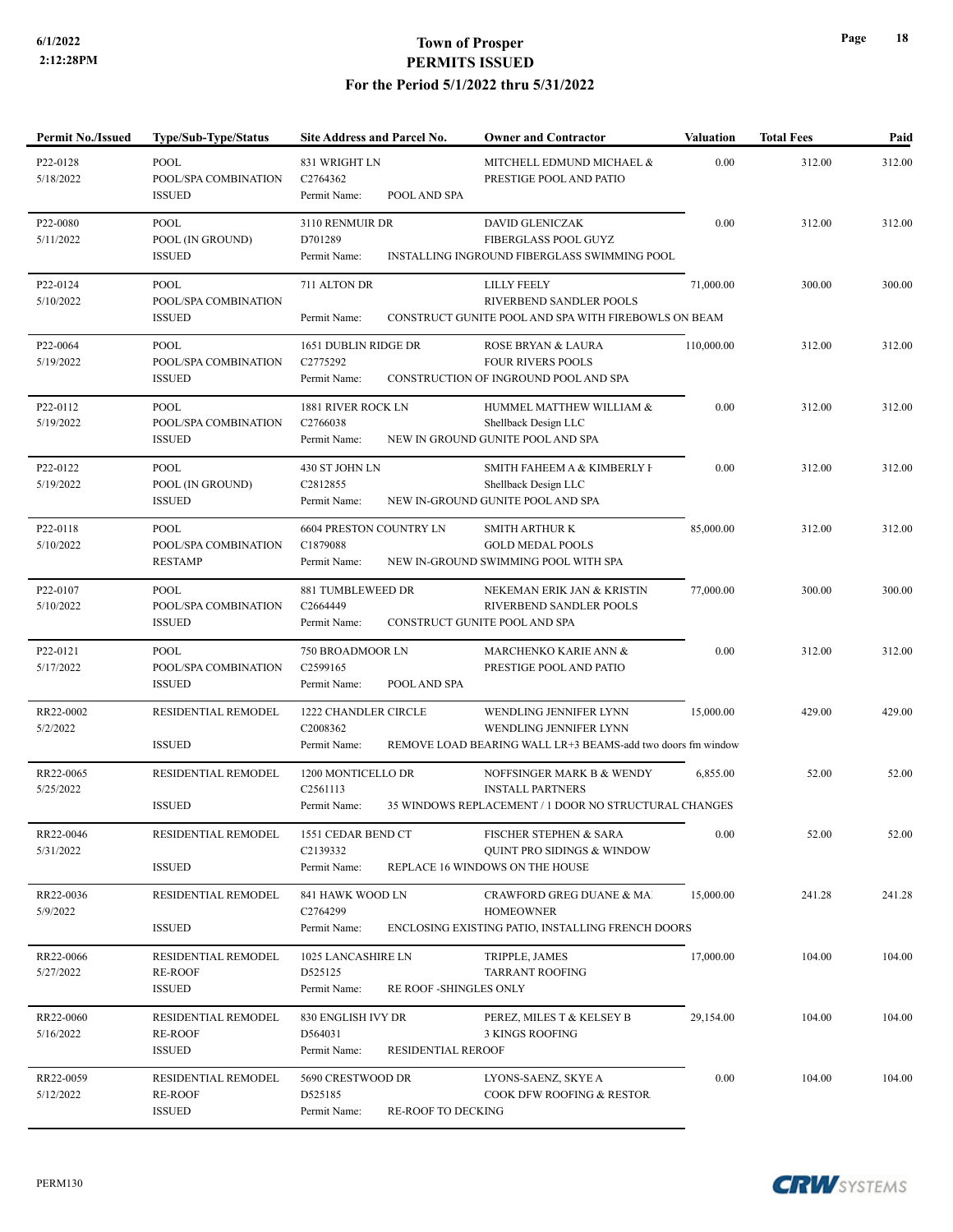| <b>Permit No./Issued</b> | <b>Type/Sub-Type/Status</b>                                    | Site Address and Parcel No.                                                           | <b>Owner and Contractor</b>                                                                                   | <b>Valuation</b> | <b>Total Fees</b> | Paid   |
|--------------------------|----------------------------------------------------------------|---------------------------------------------------------------------------------------|---------------------------------------------------------------------------------------------------------------|------------------|-------------------|--------|
| RR22-0058<br>5/11/2022   | RESIDENTIAL REMODEL<br><b>RE-ROOF</b>                          | 1230 MILLERS CREEK DR<br>C2560851                                                     | <b>GOSLIN REBECCA &amp; RUSSELL</b><br><b>BLUE BEE CONSTRUCTION</b>                                           | 0.00             | 104.00            | 104.00 |
| RR22-0057<br>5/27/2022   | <b>ISSUED</b><br>RESIDENTIAL REMODEL<br><b>ISSUED</b>          | RESIDENTIAL RE-ROOF<br>Permit Name:<br>3021 BLACKTHORN DR<br>C2702269<br>Permit Name: | HOFFSCHWELLE DOUGLAS A & 1<br>LUXE CUSTOM BUILDERS LLC<br>BATHROOM REMODEL W/PLUMBING, ELECTRICAL             | 18,500.00        | 400.40            | 400.40 |
| RR22-0055<br>5/3/2022    | <b>RESIDENTIAL REMODEL</b><br><b>RE-ROOF</b><br><b>FINALED</b> | 601 SUNBURY LN<br>C2707029<br>Permit Name:<br>RE-ROOFING RESIDENTIAL                  | <b>BEN TILLEY</b><br><b>RHINO PRO ROOFING</b>                                                                 | 20,000.00        | 100.00            | 100.00 |
| RR22-0063<br>5/19/2022   | <b>RESIDENTIAL REMODEL</b><br><b>RE-ROOF</b><br><b>ISSUED</b>  | 1241 PACKSADDLE TRL<br>C2637628<br><b>RE-ROOF</b><br>Permit Name:                     | TREPKUS REVOCABLE TRUST<br>ARCHITECTS ROOFING LLC                                                             | 0.00             | 104.00            | 104.00 |
| RR22-0062<br>5/19/2022   | RESIDENTIAL REMODEL<br><b>RE-ROOF</b><br><b>ISSUED</b>         | 1551 SOARING STAR DR<br>C2692951<br>Permit Name:<br><b>RE-ROOF</b>                    | WITT CHRIS WILLIAM & ANDRE.<br><b>CREST EXTERIORS</b>                                                         | 44,000.00        | 104.00            | 104.00 |
| RR22-0053<br>5/20/2022   | <b>RESIDENTIAL REMODEL</b><br><b>ISSUED</b>                    | 1551 SILENT BROOK CT<br>C2680362<br>Permit Name:                                      | FOSS JEFFREY R & MELONEE D<br><b>LOAD BEARING WALL PROS</b><br>REMOVE LOAD BEARING WALL, REPLACE W/STEEL BEAM | 0.00             | 83.20             | 83.20  |
| RR22-0064<br>5/23/2022   | RESIDENTIAL REMODEL<br><b>RE-ROOF</b><br><b>ISSUED</b>         | 1211 SADDLE CREEK DR<br>C <sub>2637566</sub><br><b>RE-ROOF</b><br>Permit Name:        | <b>OWNER OF RECORD</b><br><b>MASTERPIECE ROOFING</b>                                                          | 43,000.00        | 104.00            | 104.00 |
| RR22-0056<br>5/6/2022    | RESIDENTIAL REMODEL<br><b>RE-ROOF</b><br><b>ISSUED</b>         | 1253 CHANDLER CIR<br>C2008345<br>Permit Name:                                         | JOHNSON LANCE MARTIN & APF<br>ADVOCATE CONSTRUCTION<br>REROOF W/COMPSITE SHINGLE                              | 20,538.00        | 104.00            | 104.00 |
| RR22-0033<br>5/3/2022    | RESIDENTIAL REMODEL<br><b>ISSUED</b>                           | 2009 CROWN COLONY DR<br>C2054256<br>Permit Name:                                      | <b>FEZIO ALEECIA</b><br><b>GOLD HOME CUSTOM REMODEI</b><br>ADDITION OF OFFICE OFF THE MASTER BEDROOM          | 0.00             | 297.34            | 297.34 |
| RR22-0051<br>5/4/2022    | RESIDENTIAL REMODEL<br><b>RE-ROOF</b><br><b>ISSUED</b>         | 1360 AMISTAD DR<br>C2560738<br><b>REROOF ONLY 50SQ</b><br>Permit Name:                | KANG KWON IL & SUNMI LEE<br><b>JINHYUNG LLC</b>                                                               | 10,454.58        | 100.00            | 100.00 |
| RR22-0061<br>5/17/2022   | RESIDENTIAL REMODEL<br><b>RE-ROOF</b><br><b>ISSUED</b>         | 810 KIOWA DR<br>C2582241<br>Permit Name:                                              | HUFFMAN CHAD ALAN &<br><b>ENVISION ROOFING</b><br>RE-Roof - ReRoof shingles due to storm damage               | 20,000.00        | 104.00            | 104.00 |
| SP22-0089<br>5/20/2022   | <b>SIGN PERMANENT</b><br><b>ISSUED</b>                         | 700 INDUSTRY WAY SUITE 30<br>C2769342<br>Permit Name:                                 | CROSSLAND TEXAS INDUSTRIAI<br>TEXAS SIGNS INC<br>WALLSIGN Nancy Lieberman TJ Cline Basketball Academy         | 1,000.00         | 78.00             | 78.00  |
| SP22-0073<br>5/18/2022   | <b>SIGN PERMANENT</b><br><b>ISSUED</b>                         | 210 S PRESTON RD STE 10<br>Permit Name:<br>DHAT - PERM WALL SIGN                      | <b>SUDHIR RAO</b><br><b>SUPERIOR SIGNS</b>                                                                    | 0.00             | 78.00             | 78.00  |
| SP22-0070<br>5/20/2022   | <b>SIGN PERMANENT</b><br><b>ISSUED</b>                         | 130 S PRESTON RD SUITE 30<br>Permit Name:                                             | CONNECTIONS WELLNESS CENT<br><b>QUATTRO GRAPHICS, LLC</b><br>CONNECTIONS WELLNESS GROUP-SIGN #1z              | 1,500.00         | 78.00             | 78.00  |
| SP22-0071<br>5/20/2022   | <b>SIGN PERMANENT</b><br><b>ISSUED</b>                         | 130 S PRESTON RD SUITE 30<br>Permit Name:                                             | CONNECTIONS WELLNESS CENT<br><b>QUATTRO GRAPHICS, LLC</b><br>CONNECTIONS WELLNESS GROUP #2                    | 1,500.00         | 78.00             | 78.00  |
| SP22-0086<br>5/25/2022   | <b>SIGN PERMANENT</b><br><b>ISSUED</b>                         | 4620 W UNIVERSITY DR<br>Permit Name:                                                  | ANDY HUSLEY<br>SSC SIGNS & LIGHTING- GC<br>SOUTH ELEVATION WALL SIGN - SALAD AND GO                           | 2,842.35         | 78.00             | 78.00  |